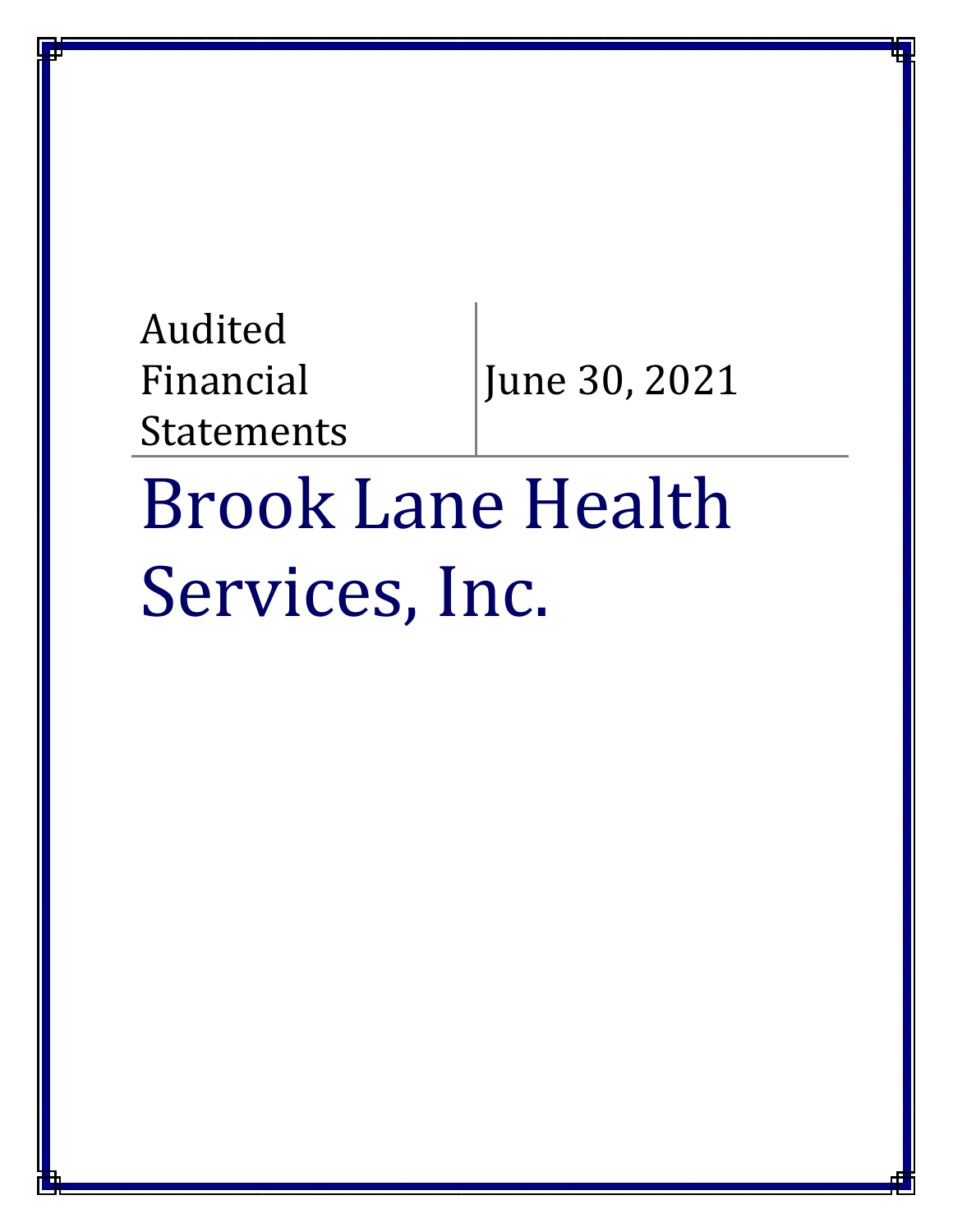# **CONTENTS**

|                                     | <b>PAGE</b> |
|-------------------------------------|-------------|
| <b>INDEPENDENT AUDITOR'S REPORT</b> | $1 - 2$     |
| <b>FINANCIAL STATEMENTS</b>         |             |
| Balance sheets                      |             |
| Statements of operations            | 4           |
| Statements of changes in net assets | 5           |
| Statements of cash flows            | 6           |
| Notes to the financial statements   |             |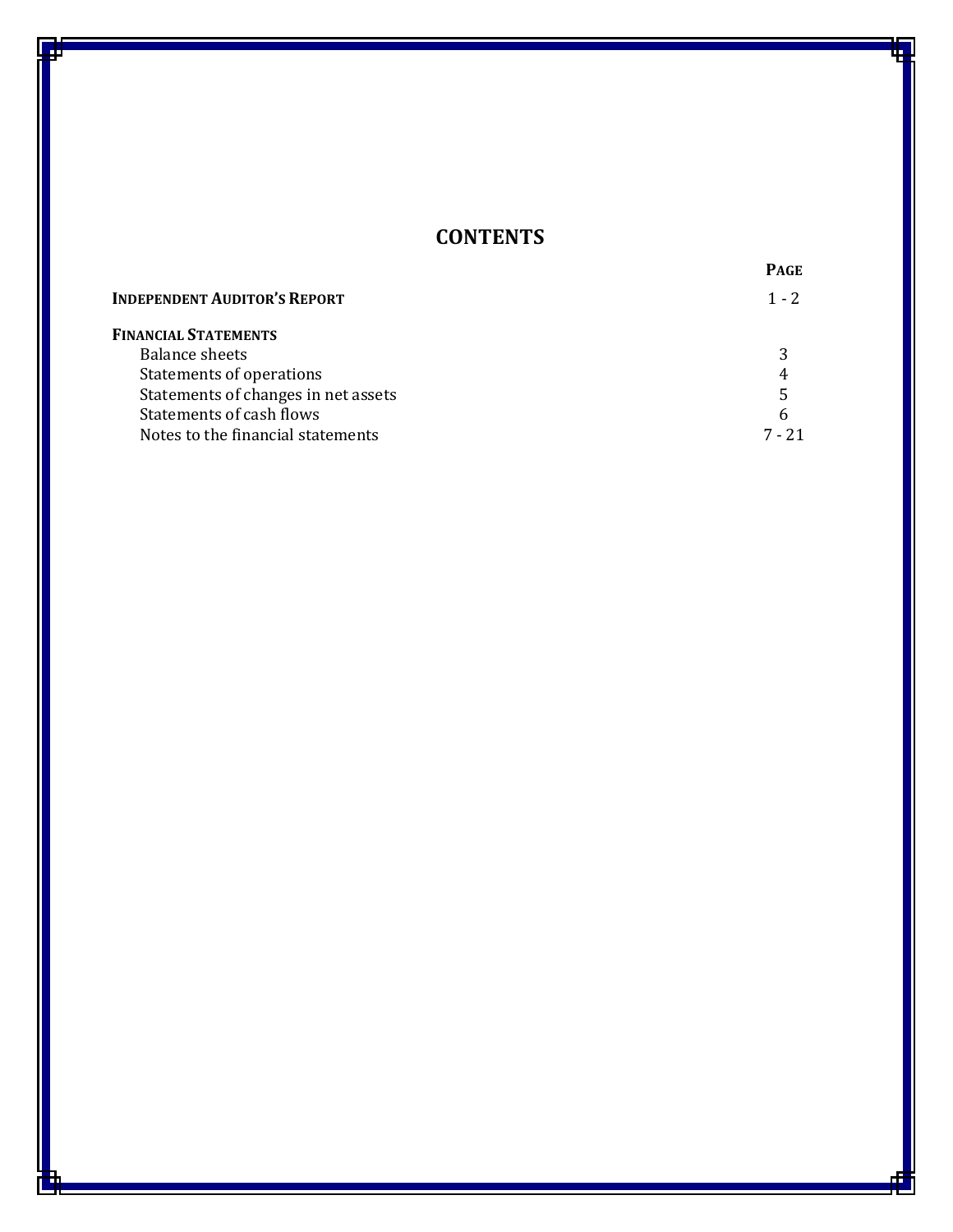

# **INDEPENDENT AUDITOR'S REPORT**

Board of Directors Brook Lane Health Services, Inc. Hagerstown, Maryland

We have audited the accompanying financial statements of Brook Lane Health Services, Inc. (Brook Lane) which comprise the balance sheets as of June 30, 2021 and 2020, and the related statements of operations, changes in net assets and cash flows for the years then ended, and the related notes to the financial statements.

#### *Management's Responsibility for the Financial Statements*

Management is responsible for the preparation and fair presentation of these financial statements in accordance with accounting principles generally accepted in the United States of America; this includes the design, implementation, and maintenance of internal control relevant to the preparation and fair presentation of financial statements that are free from material misstatement, whether due to fraud or error.

#### *Auditor's Responsibility*

Our responsibility is to express an opinion on these financial statements based on our audits. We conducted our audits in accordance with auditing standards generally accepted in the United States of America. Those standards require that we plan and perform the audit to obtain reasonable assurance about whether the financial statements are free from material misstatement.

An audit involves performing procedures to obtain audit evidence about the amounts and disclosures in the financial statements. The procedures selected depend on the auditor's judgment, including the assessment of the risks of material misstatement of the financial statements, whether due to fraud or error. In making those risk assessments, the auditor considers internal control relevant to Brook Lane's preparation and fair presentation of the financial statements in order to design audit procedures that are appropriate in the circumstances, but not for the purpose of expressing an opinion on the effectiveness of Brook Lane's internal control. Accordingly, we express no such opinion. An audit also includes evaluating the appropriateness of accounting policies used and the reasonableness of significant accounting estimates made by management, as well as evaluating the overall presentation of the financial statements.

We believe that the audit evidence we have obtained is sufficient and appropriate to provide a basis for our audit opinion.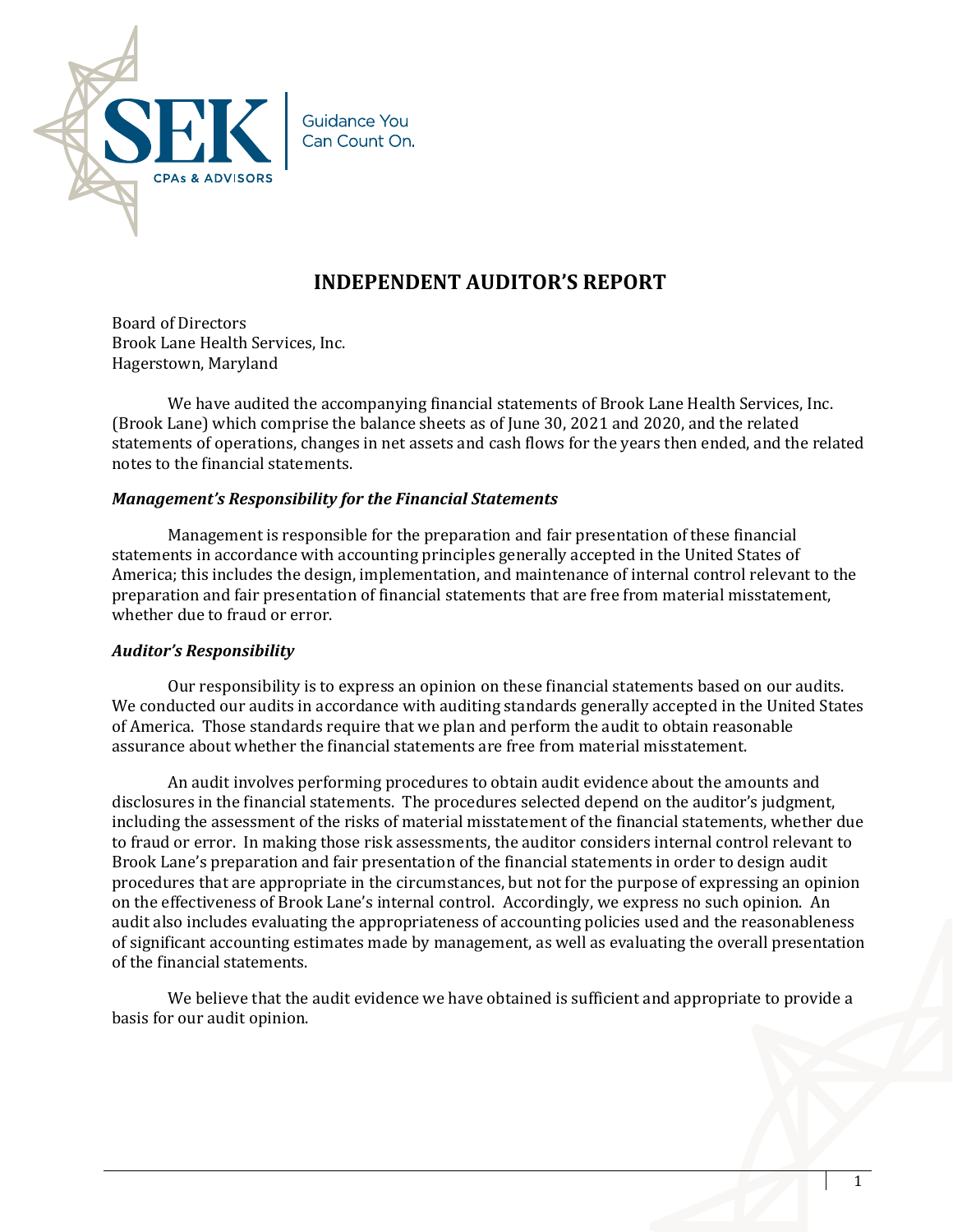#### *Opinion*

In our opinion, the financial statements referred to above present fairly, in all material respects, the financial position of the Brook Lane Health Services, Inc. as of June 30, 2021 and 2020, and the results of its operations, changes in its net assets and its cash flows for the years then ended in accordance with accounting principles generally accepted in the United States of America.

# *Effect of Adopting New Accounting Standard*

As discussed in Note 1 to the financial statements, Brook Lane adopted new accounting guidance issued by the Financial Accounting Standards Board (FASB) related to revenue from contracts with customers. Our opinion is not modified with respect to this matter.

Smith Elliott Kearn & Company, LLC.

September 8, 2021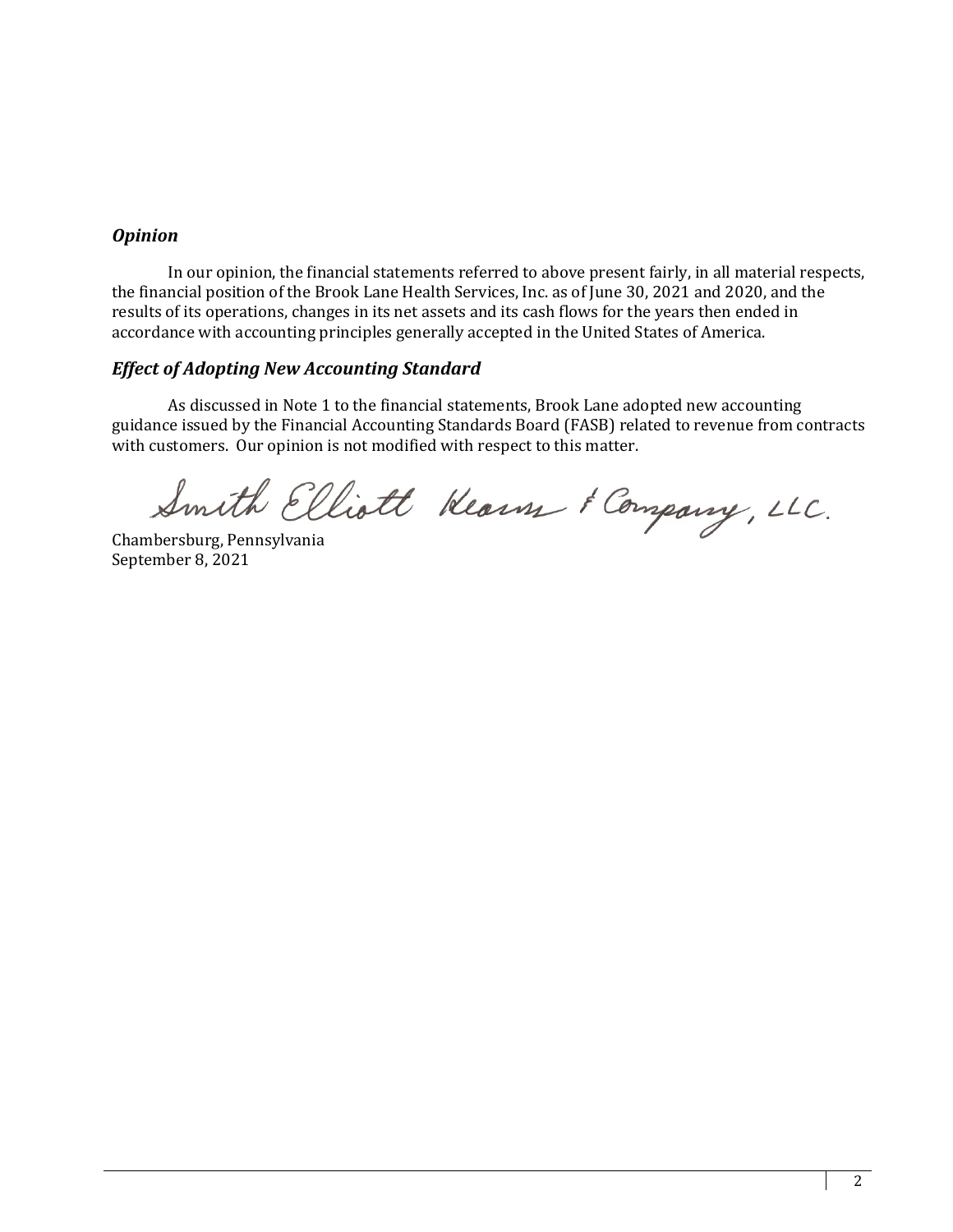# **BROOK LANE HEALTH SERVICES, INC. Balance Sheets June 30, 2021 and 2020**

|                                                                | 2021             | 2020             |
|----------------------------------------------------------------|------------------|------------------|
| <b>ASSETS</b>                                                  |                  |                  |
| <b>Current Assets</b>                                          |                  |                  |
| Cash and cash equivalents                                      | \$<br>7,245,053  | \$<br>5,793,946  |
| Investments                                                    |                  | 94               |
| Patient accounts receivable, net of allowance for doubtful     |                  |                  |
| accounts of \$422,851 for 2021 and \$481,557 for 2020          | 3,175,568        | 1,637,259        |
| Amounts due from third-party payors                            | 128,533          | 256,652          |
| Amounts due from affiliates                                    |                  | 459,042          |
| Other receivables                                              | 144,544          | 349              |
| Inventories                                                    | 177,686          | 133,683          |
| Prepaid expenses                                               | 605,436          | 509,620          |
| Total current assets                                           | 11,476,820       | 8,790,645        |
| <b>Board Designated Investments</b>                            |                  |                  |
| Capital replacement and expansion                              | 290,417          | 359,297          |
| Total board designated investments                             | 290,417          | 359,297          |
| <b>Assets Whose Use is Limited</b>                             |                  |                  |
| Unemployment fund collateral                                   | 275,547          | 275,547          |
| Total assets whose use is limited                              | 275,547          | 275,547          |
| <b>Property, Plant and Equipment</b>                           |                  |                  |
| Land and land improvements                                     | 545,387          | 543,862          |
| <b>Buildings</b>                                               | 18,437,767       | 17,734,811       |
| Fixed equipment                                                | 3,737,673        | 3,557,796        |
| Major moveable equipment                                       | 2,028,916        | 1,784,461        |
| Construction in progress                                       | 1,388,886        | 264,762          |
|                                                                | 26,138,629       | 23,885,692       |
| Less allowance for depreciation                                | 11,162,375       | 9,964,204        |
|                                                                | 14,976,254       | 13,921,488       |
| <b>Other Assets</b>                                            |                  |                  |
| Long-term patients accounts receivable, net of allowance for   |                  |                  |
| doubtful accounts of \$246,350 for 2021 and \$121,085 for 2020 | 411,418          | 494,398          |
| <b>TOTAL ASSETS</b>                                            | \$<br>27,430,456 | \$<br>23,841,375 |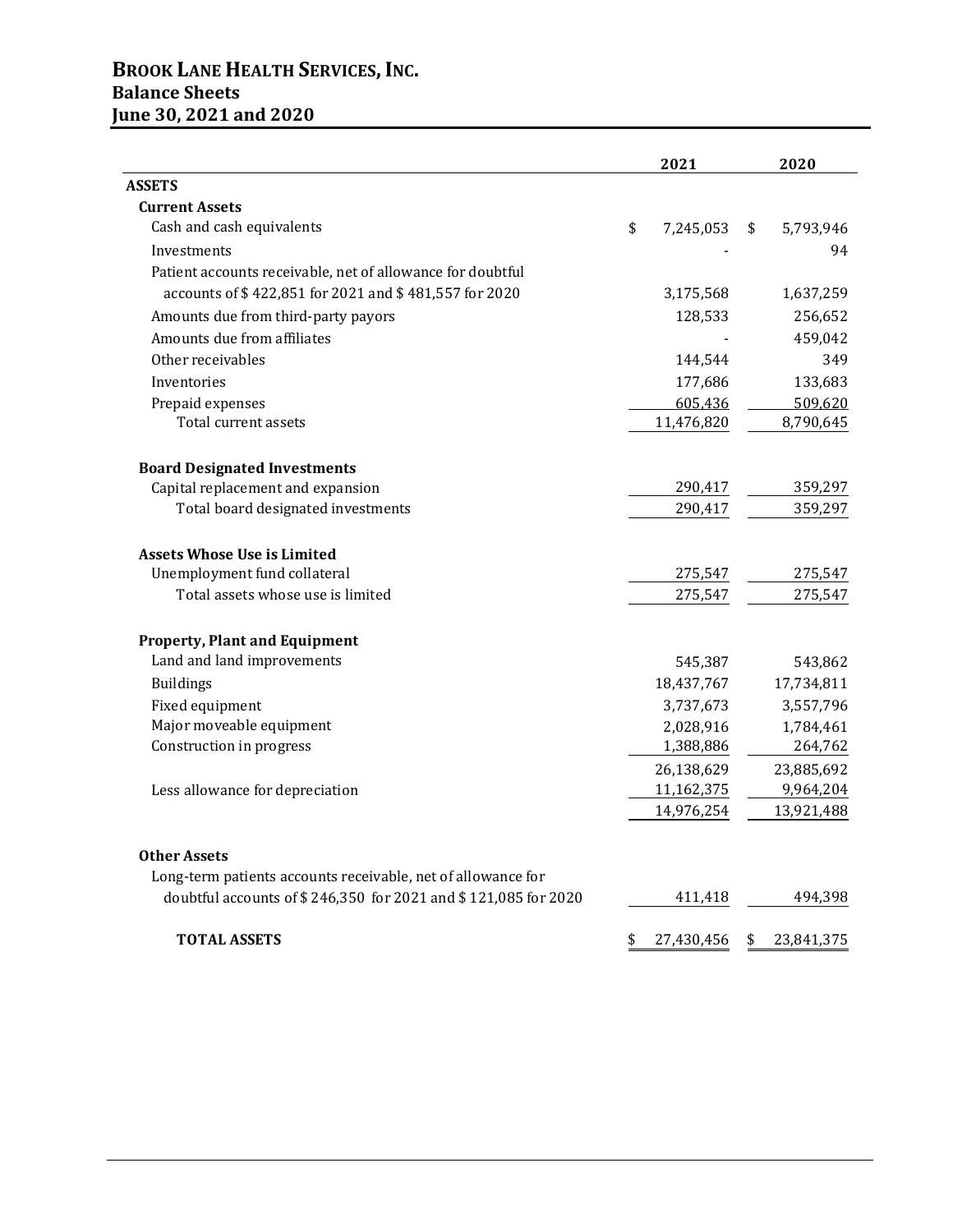|                                                | 2021 |           |    |           |
|------------------------------------------------|------|-----------|----|-----------|
| <b>LIABILITIES AND NET ASSETS</b>              |      |           |    |           |
| <b>Current Liabilities</b>                     |      |           |    |           |
| Current portion of long term debt              | \$   | 709.528   | -S | 676.807   |
| Trade accounts payable and accrued expenses    |      | 453,577   |    | 375,080   |
| Accrued salaries, wages, and payroll taxes     |      | 1,045,201 |    | 1,143,612 |
| Accrued pension                                |      | 17,961    |    |           |
| Accrued vacation                               |      | 1,530,482 |    | 1,319,938 |
| Amounts due to affiliates                      |      | 1,324,966 |    |           |
| Deferred revenue - Paycheck Protection Program |      |           |    | 390,868   |
| Total current liabilities                      |      | 5,081,715 |    | 3,906,305 |
|                                                |      |           |    |           |

| <b>Other Liabilities</b>                      |           |           |
|-----------------------------------------------|-----------|-----------|
| Long-term debt, net of current portion        | 3,921,962 | 4,640,983 |
| Obligation under interest rate swap agreement | 373,300   | 555,163   |
| Total other liabilities                       | 4,295,262 | 5,196,146 |
| Total liabilities                             | 9,376,977 | 9,102,451 |

| <b>Net Assets</b>          |            |            |
|----------------------------|------------|------------|
| Without donor restrictions | 17,763,062 | 14.379.627 |
| With donor restrictions    | 290.417    | 359.297    |
| Total net assets           | 18,053,479 | 14.738.924 |

| <b>TOTAL LIABILITIES AND NET ASSETS</b> | $$27,430,456$ $$23,841,375$ |  |
|-----------------------------------------|-----------------------------|--|
|                                         |                             |  |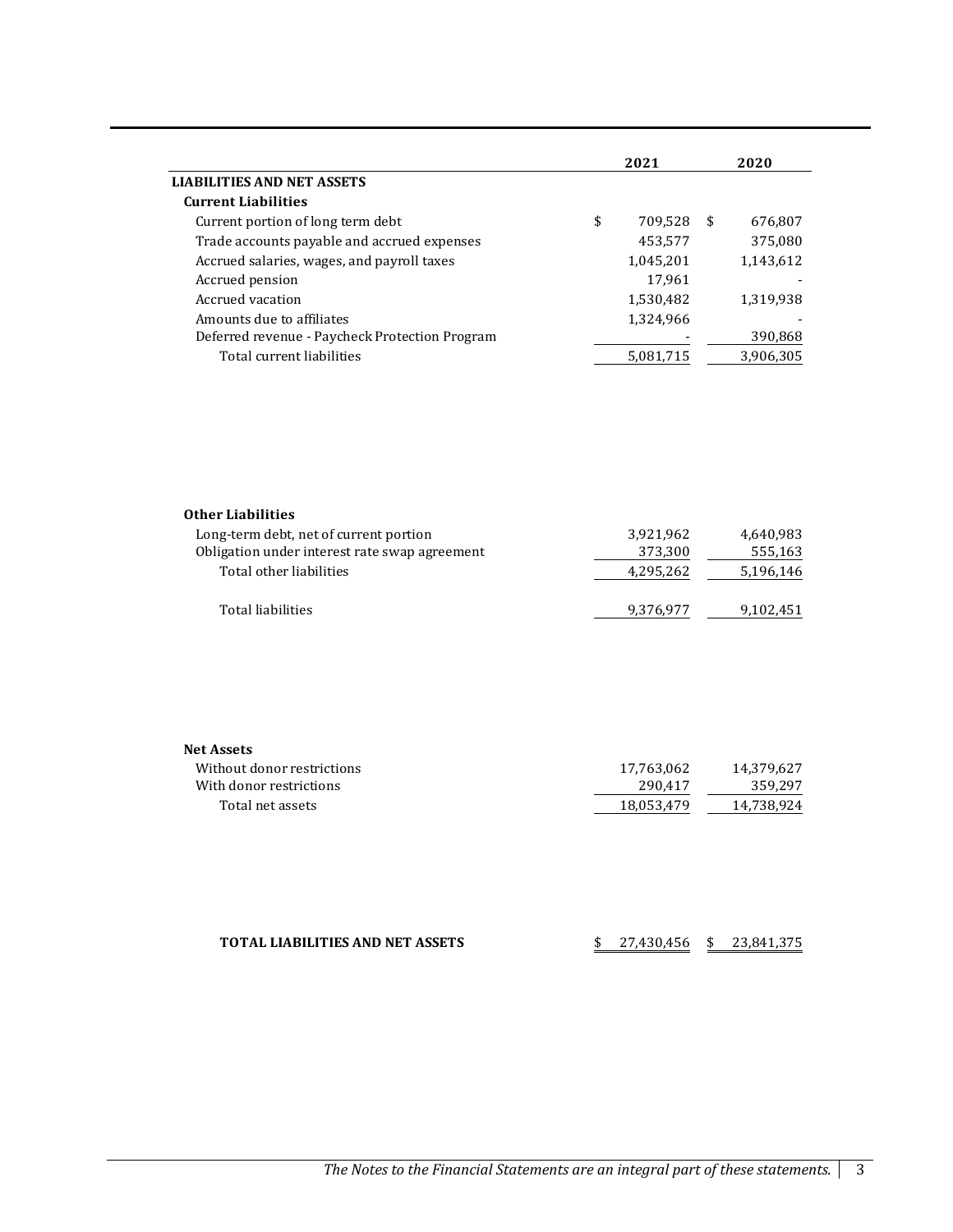|                                                          | 2021             | 2020             |
|----------------------------------------------------------|------------------|------------------|
| NET ASSETS WITHOUT DONOR RESTRICTIONS                    |                  |                  |
| <b>Revenue, Gains, and Other Support</b>                 |                  |                  |
| Net patient service revenue                              |                  |                  |
| Routine services                                         | \$<br>16,047,079 | \$<br>14,431,179 |
| Ancillary services                                       | 7,056,687        | 6,653,743        |
| Net patient service revenue                              | 23,103,766       | 21,084,922       |
| Provision for bad debts                                  | (563, 180)       | (761, 666)       |
| Net patient service revenue less provision for bad debts | 22,540,586       | 20,323,256       |
| Other operating revenues                                 | 425,868          | 447,520          |
| Total revenue, gains and other support                   | 22,966,454       | 20,770,776       |
| <b>Expenses and Losses</b>                               |                  |                  |
| Salaries and wages                                       | 13,019,374       | 12,462,415       |
| Employee benefits                                        | 2,820,397        | 3,158,222        |
| Supplies                                                 | 1,634,446        | 1,388,768        |
| Contractual services                                     | 1,359,318        | 1,691,080        |
| Facility expense                                         | 1,077,317        | 1,043,032        |
| Depreciation                                             | 1,198,172        | 1,140,214        |
| Interest                                                 | 238,314          | 268,003          |
| General and administrative                               | 716,568          | 537,920          |
| Total expenses                                           | 22,063,906       | 21,689,654       |
| Operating income (loss)                                  | 902,548          | (918, 878)       |
| <b>Other Income</b>                                      |                  |                  |
| Contributions                                            | 72,251           | 31,830           |
| Investment income                                        | 1,437            | 5,807            |
| Unrealized (loss) on investments                         | (94)             | (183)            |
| Paycheck Protection Program                              | 390,868          | 2,362,860        |
| Grant revenues                                           | 1,013,036        | 452,343          |
| Other                                                    | 739,071          |                  |
| Total other income                                       | 2,216,569        | 2,852,657        |
| Excess of revenues, gains, and other                     |                  |                  |
| support over expenses                                    | 3,119,117        | 1,933,779        |
| Change in value of interest rate swap agreement          | 181,863          | (220,980)        |
| Net assets released from restriction                     | 82,455           | 3,750            |
| <b>INCREASE IN NET ASSETS</b>                            |                  |                  |
| <b>WITHOUT DONOR RESTRICTIONS</b>                        | \$<br>3,383,435  | \$<br>1,716,549  |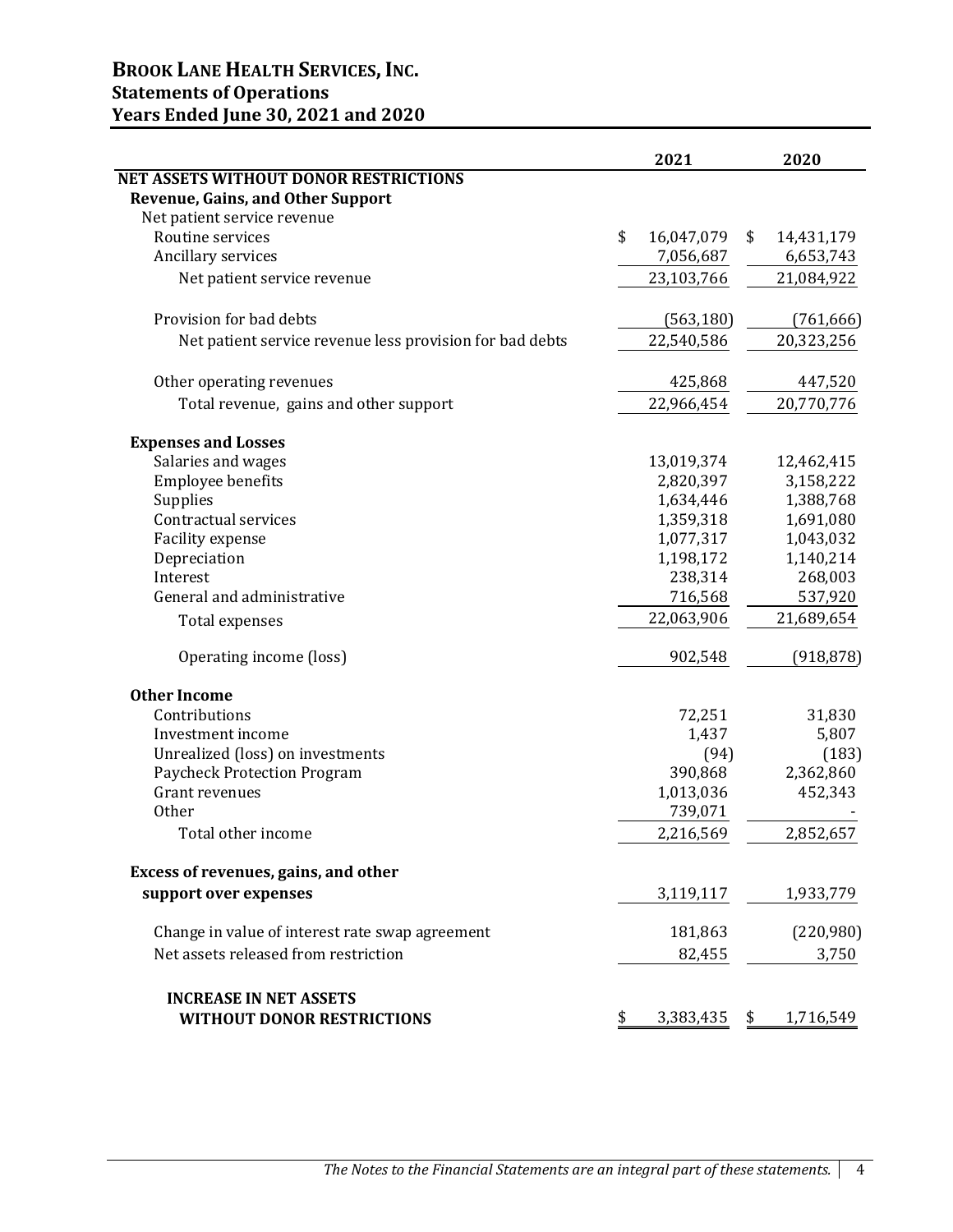# **BROOK LANE HEALTH SERVICES, INC. Statements of Changes in Net Assets Years Ended June 30, 2021 and 2020**

|                                                                                                            | 2021            | 2020            |
|------------------------------------------------------------------------------------------------------------|-----------------|-----------------|
| <b>NET ASSETS WITHOUT DONOR RESTRICTIONS</b><br>Excess of revenues, gains, and other support over expenses | \$<br>3,119,117 | \$<br>1,933,779 |
|                                                                                                            |                 |                 |
| Change in value of interest rate swap agreement                                                            | 181,863         | (220,980)       |
| Net assets released from restriction                                                                       | 82,455          | 3,750           |
| Increase in net assets without restrictions                                                                | 3,383,435       | 1,716,549       |
| <b>NET ASSETS WITH DONOR RESTRICTIONS</b>                                                                  |                 |                 |
| Contributions                                                                                              | 13,575          | 62,382          |
| Net assets released from restrictions                                                                      | (82, 455)       | (3,750)         |
| Increase (decrease) in net assets with donor restrictions                                                  | (68, 880)       | 58,632          |
| Increase in net assets                                                                                     | 3,314,555       | 1,775,181       |
| Net Assets, Beginning                                                                                      | 14,738,924      | 12,963,743      |
| <b>NET ASSETS, ENDING</b>                                                                                  | 18,053,479      | 14,738,924      |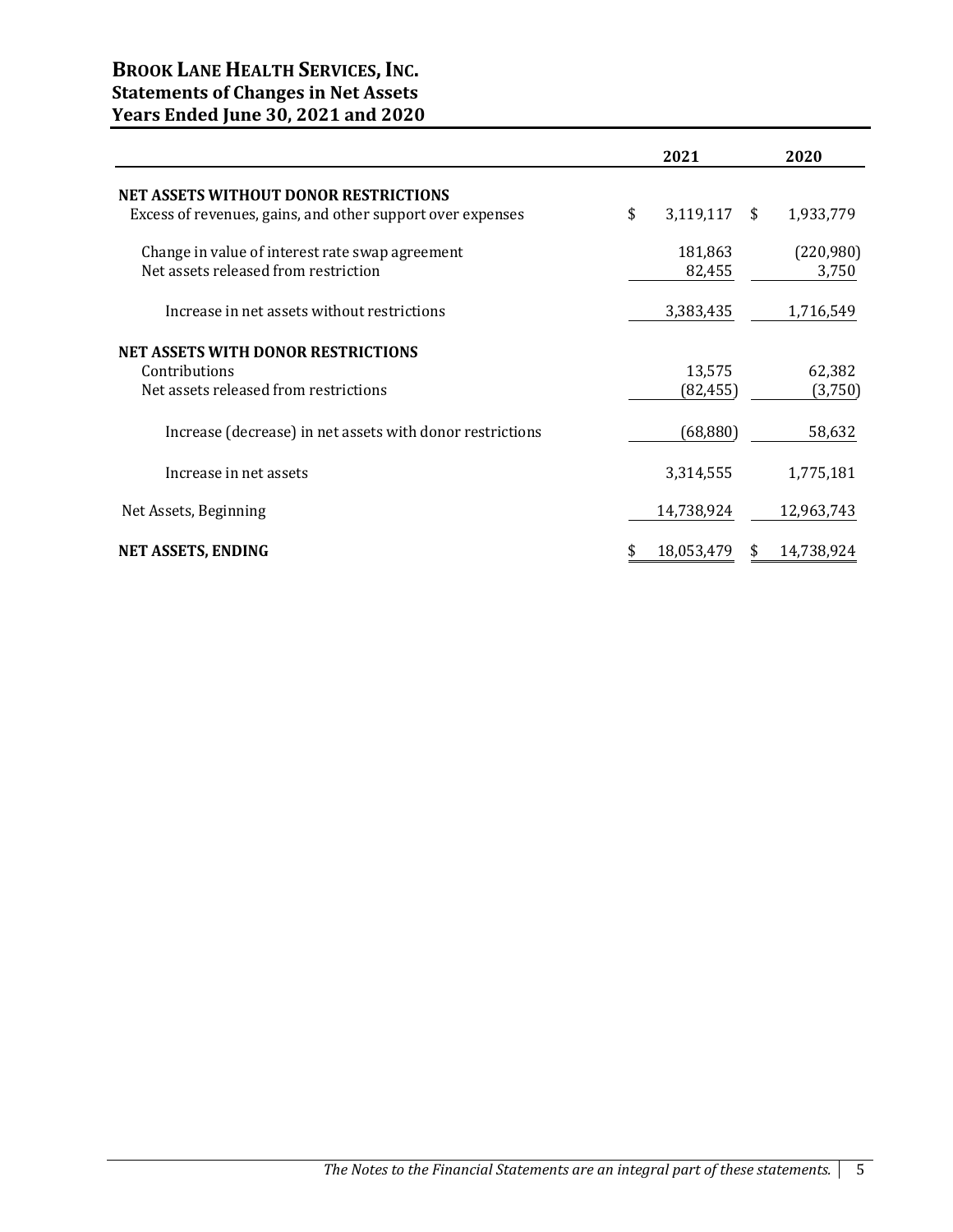# **BROOK LANE HEALTH SERVICES, INC. Statements of Cash Flows Years Ended June 30, 2021 and 2020**

|                                                        | 2021            | 2020            |
|--------------------------------------------------------|-----------------|-----------------|
| <b>CASH FLOWS FROM OPERATING ACTIVITIES</b>            |                 |                 |
| Change in net assets                                   | \$<br>3,314,555 | \$<br>1,775,181 |
| Adjustments to reconcile change in net assets to net   |                 |                 |
| cash used in operating activities:                     |                 |                 |
| Depreciation and amortization                          | 1,209,260       | 1,151,302       |
| Provision for bad debts                                | 563,180         | 761,666         |
| Unrealized loss on investments                         | 94              | 183             |
| Change in value of interest rate swap agreement        | (181, 863)      | 220,980         |
| Contribution income with donor restrictions            | (13, 575)       | (62, 382)       |
| (Increase) decrease in:                                |                 |                 |
| Patient accounts receivable                            | (2,018,509)     | 1,139,280       |
| Pledges receivable                                     |                 | 3,750           |
| Inventories                                            | (44,003)        | 30,991          |
| Amounts due from third-party payors                    | 128,119         | 3,077           |
| Amounts due from/to affiliates                         | 1,784,008       | 706,788         |
| Other assets                                           | (240, 011)      | 26,426          |
| Increase (decrease) in:                                |                 |                 |
| Accounts payable and accrued expenses                  | 208,591         | 176,915         |
| Deferred revenue                                       | (390, 868)      | 390,868         |
| Net cash provided by operating activities              | 4,318,978       | 6,325,025       |
| <b>CASH FLOWS FROM INVESTING ACTIVITIES</b>            |                 |                 |
| Purchases of property and equipment                    | (2, 252, 938)   | (1, 155, 618)   |
| Proceeds from disposal of property and equipment       |                 | 5,649           |
| Net cash used by investing activities                  | (2, 252, 938)   | (1, 149, 969)   |
| <b>CASH FLOWS FROM FINANCING ACTIVITIES</b>            |                 |                 |
| Payments on long-term debt                             | (697, 388)      | (629, 196)      |
| Contribution income with donor restrictions            | 13,575          | 62,382          |
| Net cash used by financing activities                  | (683, 813)      | (566, 814)      |
| Net increase in cash and cash equivalents              | 1,382,227       | 4,608,242       |
| Cash and cash equivalents, beginning of year           | 6,428,790       | 1,820,548       |
| Cash and cash equivalents, end of year                 | \$<br>7,811,017 | \$<br>6,428,790 |
| SUPPLEMENTAL DISCLOSURE OF CASH FLOW INFORMATION       |                 |                 |
| Cash paid for interest                                 | \$<br>224,296   | \$<br>258,129   |
| UNRESTRICTED AND RESTRICTED CASH AND CASH EQUIVALENTS  |                 |                 |
| Cash and cash equivalents                              | \$<br>7,245,053 | \$<br>5,793,946 |
| Capital replacement and expansion                      | 290,417         | 359,297         |
| Unemployment fund collateral                           | 275,547         | 275,547         |
| Total unrestricted and restricted and cash equivalents | \$<br>7,811,017 | \$<br>6,428,790 |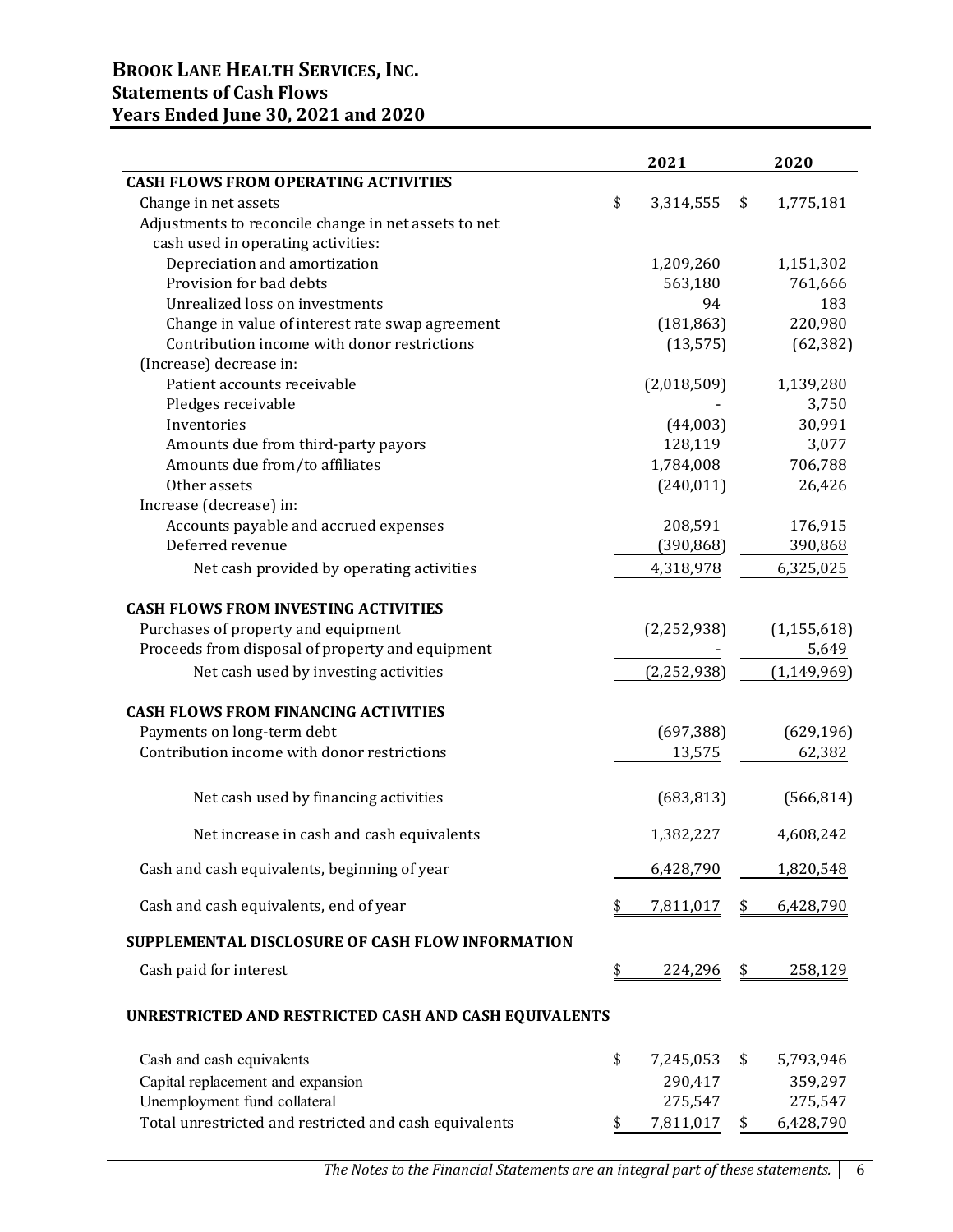#### *Organization*

Brook Lane Health Services, Inc. (Brook Lane), located in Hagerstown, Maryland, is a not-forprofit provider of mental health services established in 1949. It provides short-term hospitalization services to the residents of Washington County and surrounding areas.

Brook Lane is a wholly controlled subsidiary of the parent organization Brook Lane, Inc. and an affiliate of Brook Lane Behavioral Services, Inc. located in Hagerstown, Maryland. These entities collectively are not-for-profit providers of mental health services and provide short-term hospitalization, Level 1 schooling, and transitional care to the residents of Washington County and surrounding areas.

#### *Accounting Method*

Brook Lane presents its financial statements on the accrual basis of accounting, with income recognized when earned and expenses recognized when incurred.

# *Use of Estimates*

The preparation of the financial statements in conformity with generally accepted accounting principles requires management to make estimates and assumptions that affect the reported amounts of assets and liabilities and disclosure of contingent assets and liabilities at the date of the financial statements, and the reported amounts of revenues and expenses during the reporting period. Certain accounting estimates are particularly sensitive because of their significance to the financial statements and because of the possibility that future events affecting them may differ significantly from those expected. The most sensitive estimates affecting the financial statements were management's estimate of the allowance for doubtful accounts and reserve for contractual allowances on accounts receivable balances and functional expense allocations. Actual results could differ from those estimates.

# *Cash Equivalents*

For purposes of the statements of cash flows, Brook Lane has defined cash and cash equivalents as those amounts included in "cash and cash equivalents" and certain restricted cash accounts on the balance sheets. No investments are considered cash equivalents.

#### *Investments*

Investments in equity securities with readily determinable fair values and all investments in debt securities are measured at fair value in the balance sheets. Investment income or loss (including realized gains and losses on investments, interest, and dividends) is included in the excess of revenues, gains, and other support over expenses unless the income or loss is restricted by donor or law. Realized gains and losses are computed on the specific identification method. Unrealized gains and losses are reflected as other changes in net assets.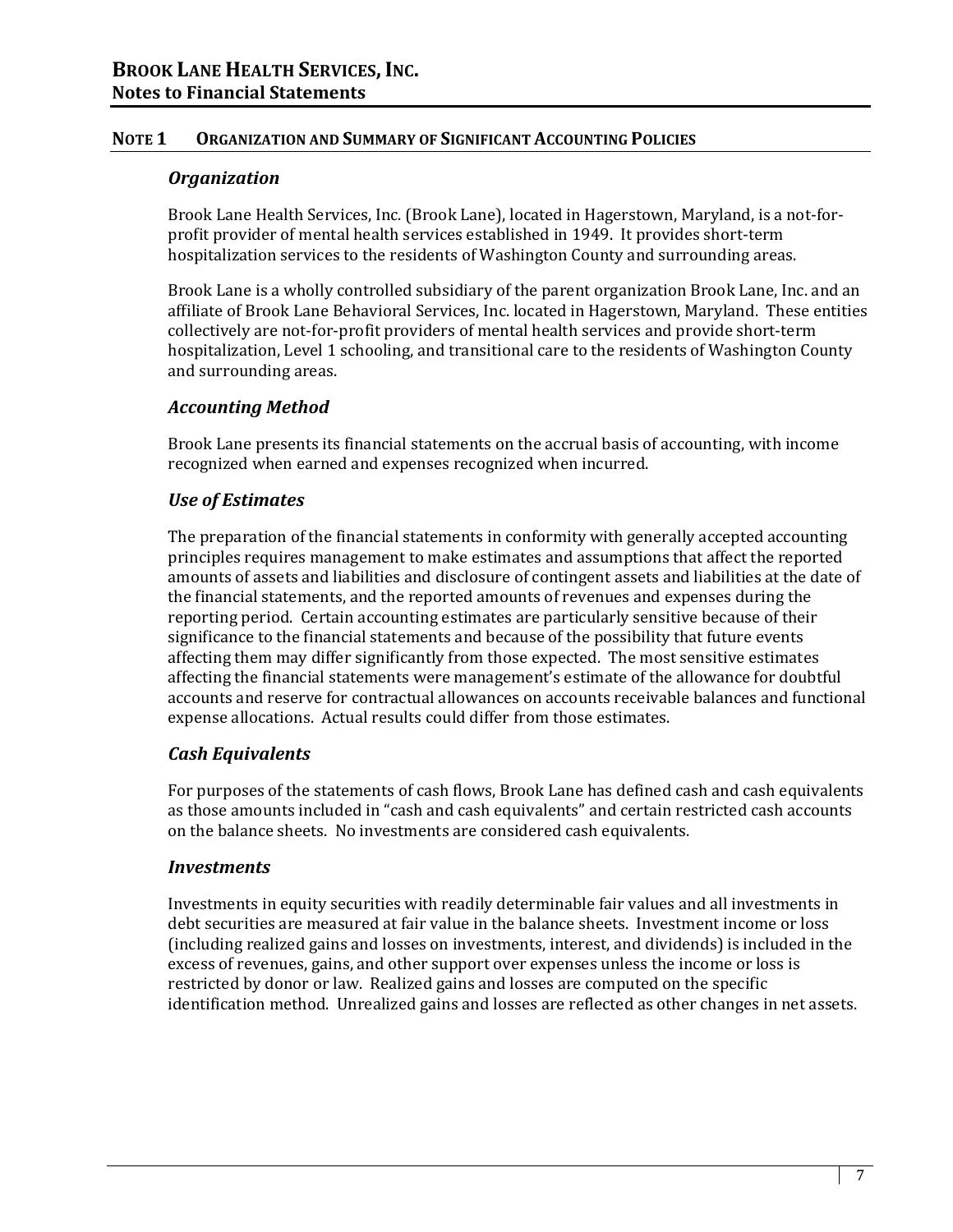# *Patient Receivables*

Brook Lane provides credit in the normal course of its business to patients. Patient receivables are generally due 90 days after billed. Accounts receivable are reduced by an allowance for doubtful accounts. In evaluating the collectability of accounts receivable, Brook Lane analyzes its past history and identifies trends for each of its major payor sources of revenue to estimate the appropriate allowance for doubtful accounts and provision for bad debts. Management regularly reviews data about these major payor sources of revenue in evaluating the sufficiency of the allowance for doubtful accounts. For receivables associated with services provided to patients who have third-party coverage, Brook Lane analyzes contractually due amounts and provides an allowance for doubtful accounts and a provision for bad debts, if necessary (for example, for expected uncollectible deductibles and copayments on accounts for which the third-party payor has not yet paid, or for payors who are known to be having financial difficulties that make the realization of amounts due unlikely). For receivables associated with self-pay patients (which includes both patients without insurance and patients with deductible and copayment balances due for which third-party coverage exists for part of the bill), Brook Lane records a provision for bad debts in the period of service on the basis of its past experience, which indicates that some patients are unable or unwilling to pay the portion of their bill for which they are financially responsible. The difference between the standard rates (or the discounted rates if negotiated) and the amounts actually collected after all reasonable collection efforts have been exhausted is charged off against the allowance for doubtful accounts.

Brook Lane has established an allowance for doubtful accounts for self-pay patients accounts receivable at June 30, 2021 and 2020. The Organization periodically reviews its charity care program and uninsured discount policy. The Organization does not maintain an allowance for doubtful accounts from third-party payors, nor did it have significant write-offs from thirdparty payors.

# *Inventories*

Inventories of supplies are recorded at the lower of cost (using the first-in, first-out method) or net realizable value.

# *Property, Plant, and Equipment*

Property, plant, and equipment acquisitions which exceed \$ 1,000 on a single item or \$ 2,000 for any two or more assets are recorded at cost and depreciated. Depreciation is provided over the estimated useful life of each class of depreciable asset and is computed using the straightline method. The cost and accumulated depreciation relating to capital assets sold or retired are removed from the respective accounts at the time of disposition and the resulting gain or loss is reflected in non-operating revenue.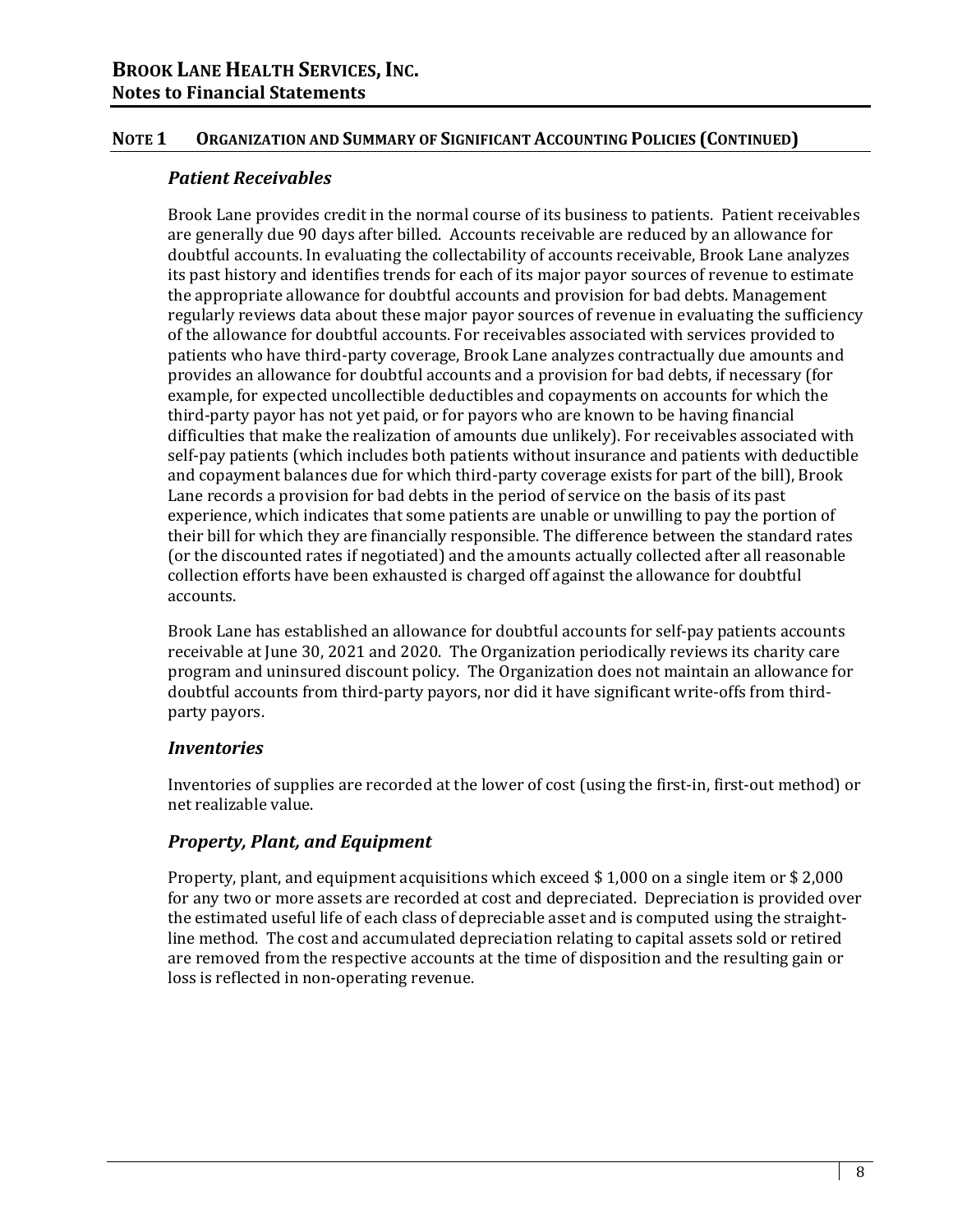# *Property, Plant, and Equipment (Continued)*

Gifts of long-lived assets such as land, buildings, or equipment are reported as support without donor restrictions, and are excluded from the excess of revenues, gains, and other support over expenses, unless explicit donor stipulations specify how the assets are to be used. Gifts of longlived assets with explicit restrictions that specify how the assets are to be used and gifts of cash or other assets that must be used to acquire long-lived assets are reported as restricted support. Absent explicit donor stipulations about how long those long-lived assets must be maintained, expirations of donor restrictions are reported when the donated or acquired longlived assets are placed in service.

# *Excess of Revenues, Gains, and Other Support Over Expenses*

The statement of operations includes *excess of revenues, gains, and other support over expenses.* Changes in net assets without donor restrictions which are excluded from *excess of revenues, gains, and other support over expenses,* consistent with industry practice, include permanent transfers of assets to and from affiliates for other than goods and services, unrealized gains or losses on investments other than trading securities, the effective portion of the change in the value of the interest rate swap agreement and contributions of long-lived assets (including assets acquired using donor restricted contributions).

# *Donor‐Restricted Gifts*

Unconditional promises to give cash and other assets to Brook Lane are reported at fair value at the date the promise is received. Conditional promises to give and indications of intentions to give are reported at fair value at the date the gift is received. The gifts are reported as restricted support if they are received with donor stipulations that limit the use of the donated assets. When a donor restriction expires, that is, when a stipulated time restriction ends, or purpose restriction is accomplished, restricted net assets are reclassified as net assets without donor restrictions and reported in the statements of operations as net assets released from restrictions. Donor-restricted contributions whose restrictions are met within the same year as received are reported as contributions without donor restrictions in the accompanying financial statements.

# *Advertising Costs*

Brook Lane follows the policy of charging costs of advertising to expense as incurred. Advertising expense was \$ 26,772 and \$ 22,208 for the years ended June 30, 2021 and 2020, respectively.

# *Net Patient Service Revenue*

Net patient service revenue is reported at the estimated net realizable amounts from patients and third-party payors for services rendered. Rates for patients' services in Maryland hospitals are subject to investigation, review, and approval by the Health Services Cost Review Commission (HSCRC), an independent commission created by a State of Maryland legislative act. All payors, except Medicare and Medicaid, are required to pay the HSCRC approved rates. Medicare payments are based on prospective payment system (PPS) rates and Medicaid payments are based on 94% of HSCRC approved rates.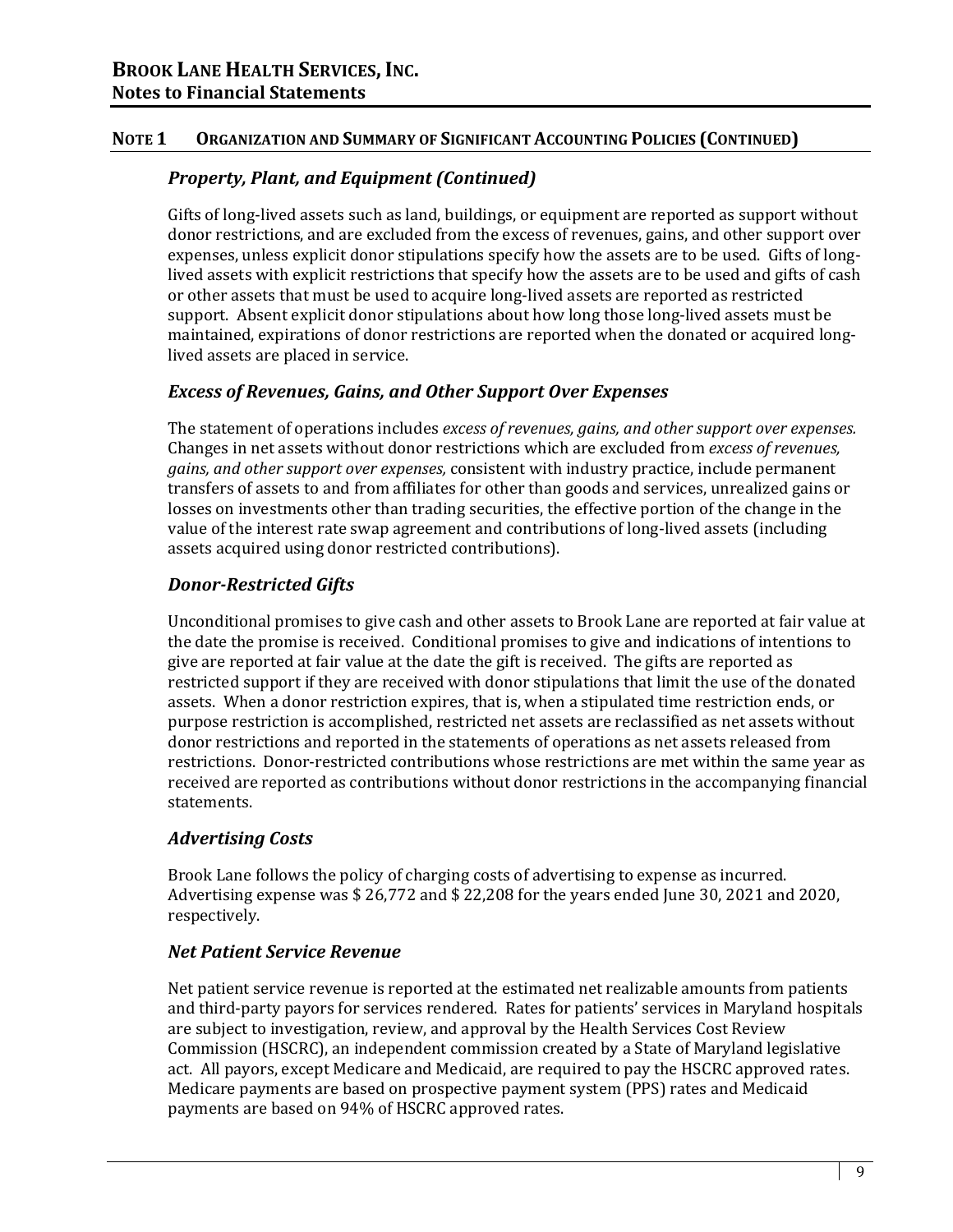#### *Net Patient Service Revenue (Continued)*

Laws and regulations governing Medicare, Medicaid and other third-party programs are extremely complex and subject to interpretation. As a result, there is at least a reasonable possibility that recorded estimates will change in the near term.

# *Charity Care*

Brook Lane provides care to patients who meet certain criteria under its charity care policy without charge or at amounts less than its established rates. Brook Lane calculates charity care based on a ratio of total expenses to charges. Brook Lane's estimated annual cost of providing charity care for the years ended June 30, 2021 and 2020 was \$ 216,132 and \$ 240,590, respectively. There were no contributions or grant income received to offset the cost of charity care for the years ended June 30, 2021 and 2020.

# *Concentration of Credit Risk*

Brook Lane services patients principally living in the Washington County area. The majority of these patients have insurance through CareFirst (Blue Cross Blue Shield of Maryland) or another insurance company, a health maintenance organization, or qualify for the Maryland Medical Assistance or Federal Medicare programs. Brook Lane grants credit without requiring collateral.

**2021 2020** Blue Cross Blue Shield 16.90% 21.02% Medicare 9.19% 14.17% Commercial Insurance 9.65% 7.29% Health Maintenance Organizations **8.66%** 6.56% Medical Assistance 36.03% 17.06% Self-Pay and Other 19.57% 33.90% 100.00% 100.00%

At June 30, Brook Lane's patient accounts receivable consisted of the following payors:

Brook Lane's cash balances at a local financial institution periodically exceed the Federal Deposit Insurance Corporation limit. Management considers this a normal business risk.

#### *Unemployment Compensation*

Brook Lane has elected under Maryland Unemployment Compensation Law to reimburse the Maryland Department of Unemployment Insurance for unemployment insurance benefits paid to former employees rather than make quarterly unemployment insurance tax payments. Reimbursable employers are required to provide collateral as a security in the event of the employer's default on these reimbursements. Brook Lane holds a certificate of deposit in the amount of \$ 275,547 as of June 30, 2021 and 2020 as collateral for this requirement.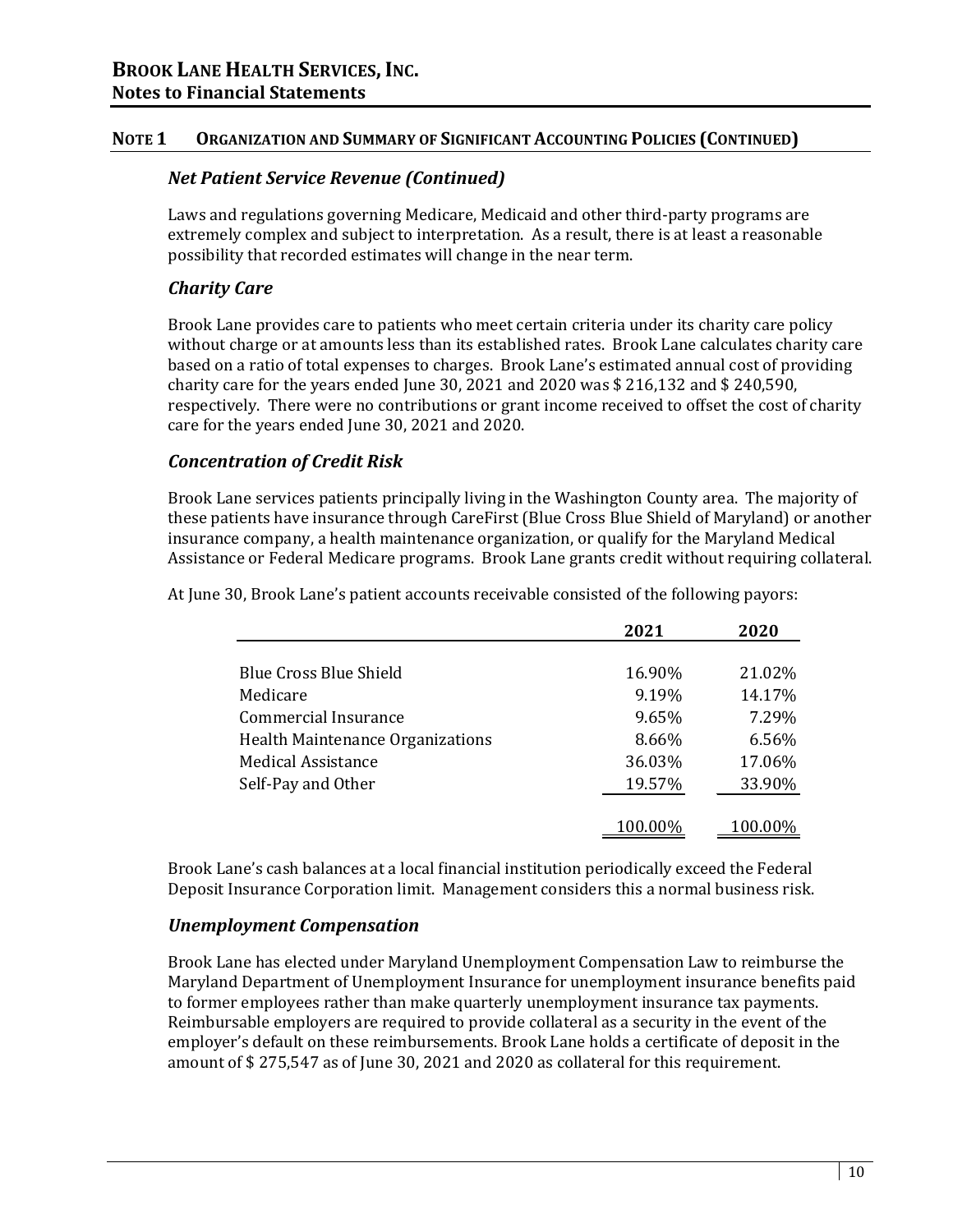#### *Income Taxes*

The Internal Revenue Service has ruled that Brook Lane qualifies as a tax-exempt entity under Section  $501(c)(3)$  of the Internal Revenue Code and is classified as a public charity. The entity files a Form 990, "Return of Organization Exempt from Income Tax".

# *Uncertain Tax Positions*

Brook Lane follows generally accepted accounting principles, which provides guidance on accounting for uncertainty in income taxes recognized in an organization's financial statements. Brook Lane's policy is to charge penalties and interest to income tax expense as incurred. Brook Lane's federal tax returns are subject to examination by the Internal Revenue Service, generally for a period of three years after the returns are filed.

# *Change in Accounting Policy*

In May 2014, the Financial Accountings Standards Board (FASB) issued Accounting Standards Codification ("ASC") Update 2014-09, "Revenue from Contracts with Customers" (ASC 606). This standard update established a single comprehensive model for entities to use in accounting for revenue arising from contracts with customers and supersedes most current revenue recognition guidance, including industry-specific guidance. The core principle prescribed by this standards update is that an entity recognizes revenue to depict the transfer of promised goods or services to customers in an amount that reflects the consideration to which the entity expects to be entitled in exchange for those goods or services. The five-step model defined by ASU 2014-09 requires Brook Lane to identify the contracts with the customer, identify the performance obligations in the contract, determine the transaction price, allocate the transaction price to the performance obligations in the contract, and recognize revenue when each performance obligation is satisfied. The standard applies to all contracts with customers, except those that are within the scope of other topics in the FASB ASC. ASU 2014- 09 also requires enhanced disclosure of revenue arrangements and may be applied retrospectively to each prior period (full retrospectively) or retrospectively with the cumulative effect recognized as of the date of initial application (modified retrospective). Brook Lane adopted the new standard under the modified retrospective approach with the guidance applied to the most current period presented and recognizing the cumulative effect of the adoption change as an adjustment to the beginning net assets. The adoption of ASU 2014-09 did not require an adjustment to net assets as of July 1, 2020 and did not cause any significant changes in the measurement or timing of revenue recognition as a result of this guidance.

#### **NOTE 2 REVENUE RECOGNITION**

As previously disclosed, Brook Lane implemented ASU 2014-09 during the year ended June 30, 2021. The sources of revenue for Brook Lane are patient service revenues, contributions, investment income, unrealized losses on investments, Paycheck Protection Program income, grant revenues, and other income. Revenue is recognized as earned based on contractual terms, as transactions occur, or as services are provided. All revenues determined to be in the scope of ASC 606 are presented within the Statements of Operations and are recognized as performance obligations to patients are met.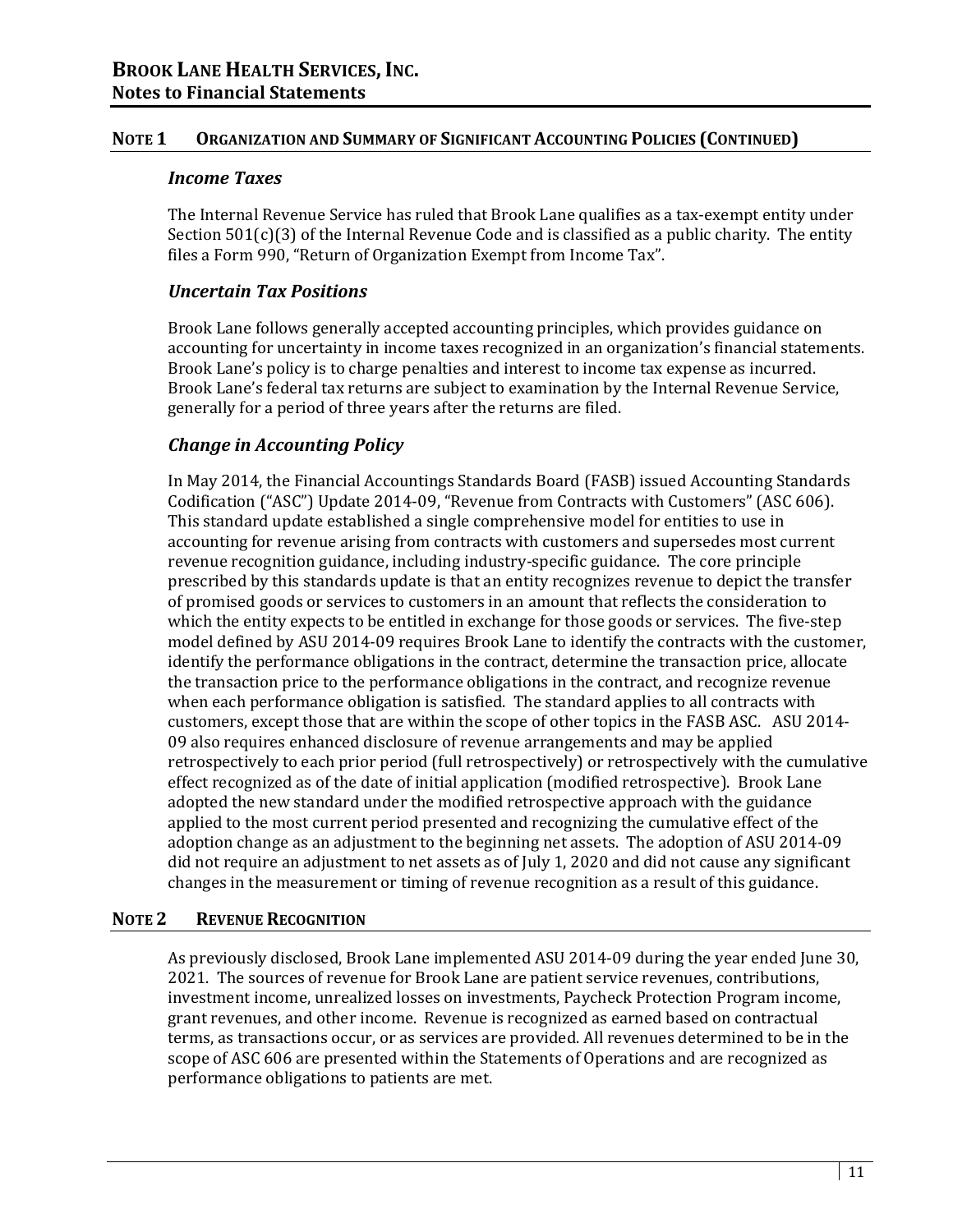# **NOTE 2 REVENUE RECOGNITION (CONTINUED)**

Contributions, investment income, unrealized losses on investments, Paycheck Protection Program income, and grant income are recognized on the accrual basis, but these revenues are outside the scope of ASC 606.

Following is further detail of the various types of revenue Brook Lane earns and when it is recognized under ASC 606:

**Net patient service revenue**: Net patient service revenues are earned based on patient transaction-based services for medical care. Rates are determined and monitored by the HSCRC, Maryland Medicaid, Medicare, or insurance companies and recorded net of management's estimates of any allowances for uncollectible accounts and contractual adjustments. Revenues are recognized in income when the services being provided is completed.

**Other operating revenues and other income**: Other income consists of vending sales, seminar revenues, food sales, rental income, and medical transcription fees charged to patients. This category also includes patient accounting fees, management fees, and use of facility fees charged to Brook Lane Behavioral Services, Inc. Fees charged to patients are transaction-based services for products and services offered and are recognized in income at the time of service as the performance obligation is satisfied. Fees charged to Brook Lane Behavioral Services, Inc. are based on contractually determined amounts and are recognized monthly as received.

#### **NOTE 3 LIQUIDITY AND AVAILABILITY**

Financial assets available for general expenditures within one year of the balance sheet date are as follows:

|                                                            |   | 2021         | 2020      |
|------------------------------------------------------------|---|--------------|-----------|
| Financial assets at year end:<br>Cash and cash equivalents | S | 7,245,053 \$ | 5,793,946 |
| Investments                                                |   |              | 94        |
| Accounts and other receivables                             |   | 3,448,645    | 2,353,302 |
| Financial assets available to meet general expenditures    |   |              |           |
| over the next twelve months                                |   | 10,693,698   | 8,147,342 |

Brook Lane's goal is to maintain 30 days of available cash. There is daily monitoring of the operating bank accounts and the CFO and CEO review the cash balances weekly. The Organization maintains a focus on timely billing and collection to maintain a steady flow of operating cash. As of June 30, 2021 and 2020, Brook Lane has \$ 290,417 and \$ 359,297, respectively, in board designated investments available for use.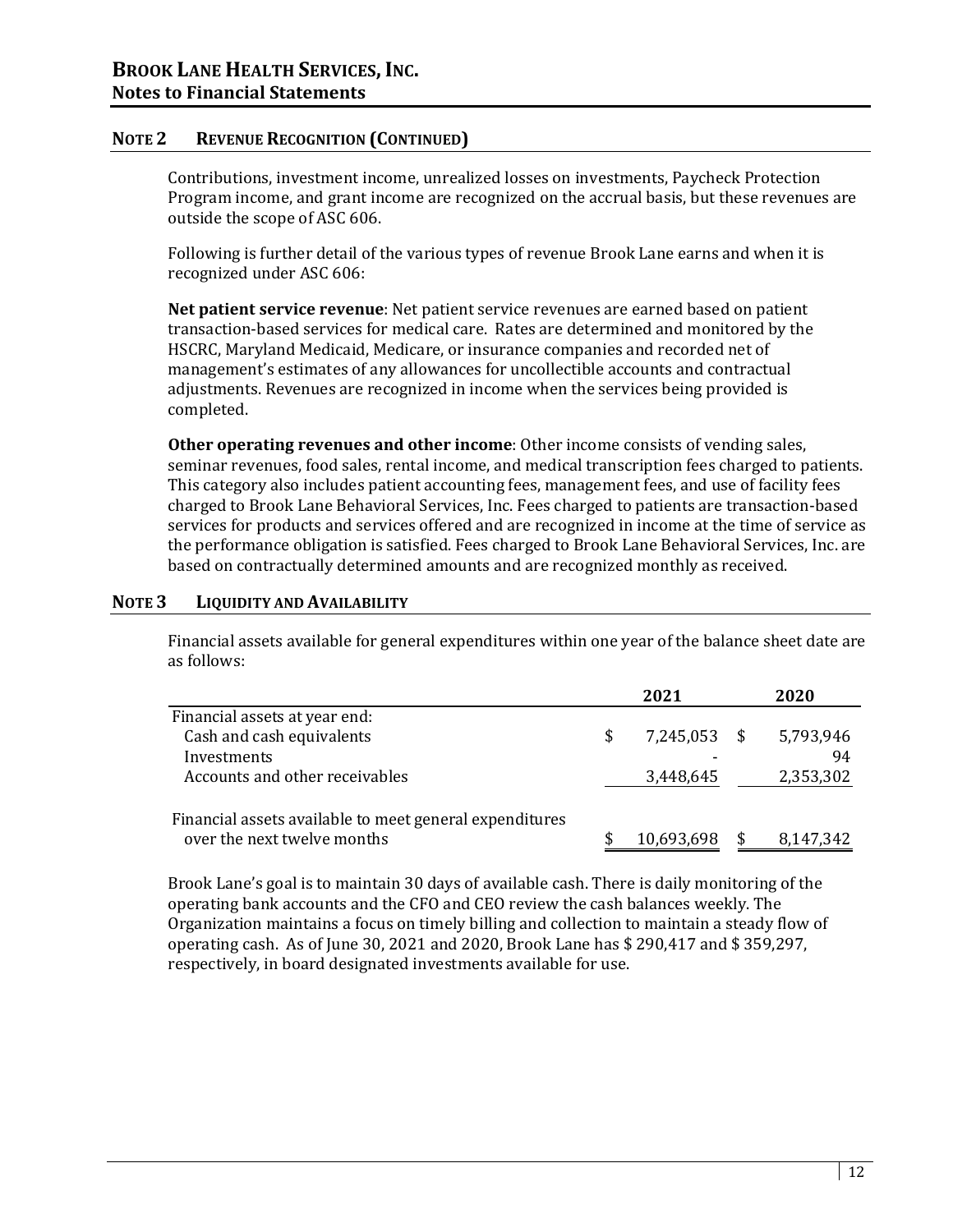#### **NOTE 4 INVESTMENTS**

The composition of investments in Brook Lane's investment portfolio at June 30, 2021 and 2020 is set forth in the following schedule:

|                                                                     |          | 2021               |                   |                    |          |                      | 2020     |                    |  |  |                   |
|---------------------------------------------------------------------|----------|--------------------|-------------------|--------------------|----------|----------------------|----------|--------------------|--|--|-------------------|
|                                                                     |          | Cost               | <b>Fair Value</b> |                    | Cost     |                      |          |                    |  |  | <b>Fair Value</b> |
| Cash and cash equivalents<br>Equities<br><b>Current Investments</b> | \$<br>\$ | ÷.<br>۰            | \$<br>\$          |                    | \$<br>\$ | 21<br>4,039<br>4,060 | \$<br>\$ | 21<br>73<br>94     |  |  |                   |
| Board-designated investments<br>Cash and cash equivalents           |          | 290,417<br>290,417 | S                 | 290,417<br>290,417 | \$<br>\$ | 359,297<br>359,297   | \$<br>\$ | 359,297<br>359,297 |  |  |                   |
| Unemployment fund collateral<br>Certificate of deposit              |          | 275,547            | S                 | 275,547            |          | 275,547              | \$       | 275,547            |  |  |                   |

# **NOTE 5 AMOUNTS DUE FROM THIRD‐PARTY PAYORS**

The amounts collected under the Medicare and Medicaid programs are subject to verification by fiscal intermediaries. The Medicare program is based on a prospective payment system and is no longer cost settled. The Medicaid outpatient settlements are still open for 2020. Medicaid in-patient payments are 94% of HSCRC approved rates and are no longer subject to a cost settlement process. An estimate for the settlement of the 2020 Medicaid outpatient cost reports is recorded in the amount of \$ 128,533 and \$ 256,652 at June 30, 2021 and 2020, respectively. Management believes these are reasonable estimates at June 30, 2021 and 2020.

#### **NOTE 6 ASSETS WHOSE USE IS LIMITED**

Assets whose use is limited are comprised of a certificate of deposit which has restrictions placed on it by regulatory requirements. This account includes an unemployment compensation trust fund with a balance of \$ 275,547 at June 30, 2021 and 2020. Investment income earned on these funds is reflected in investment income in the statements of operations.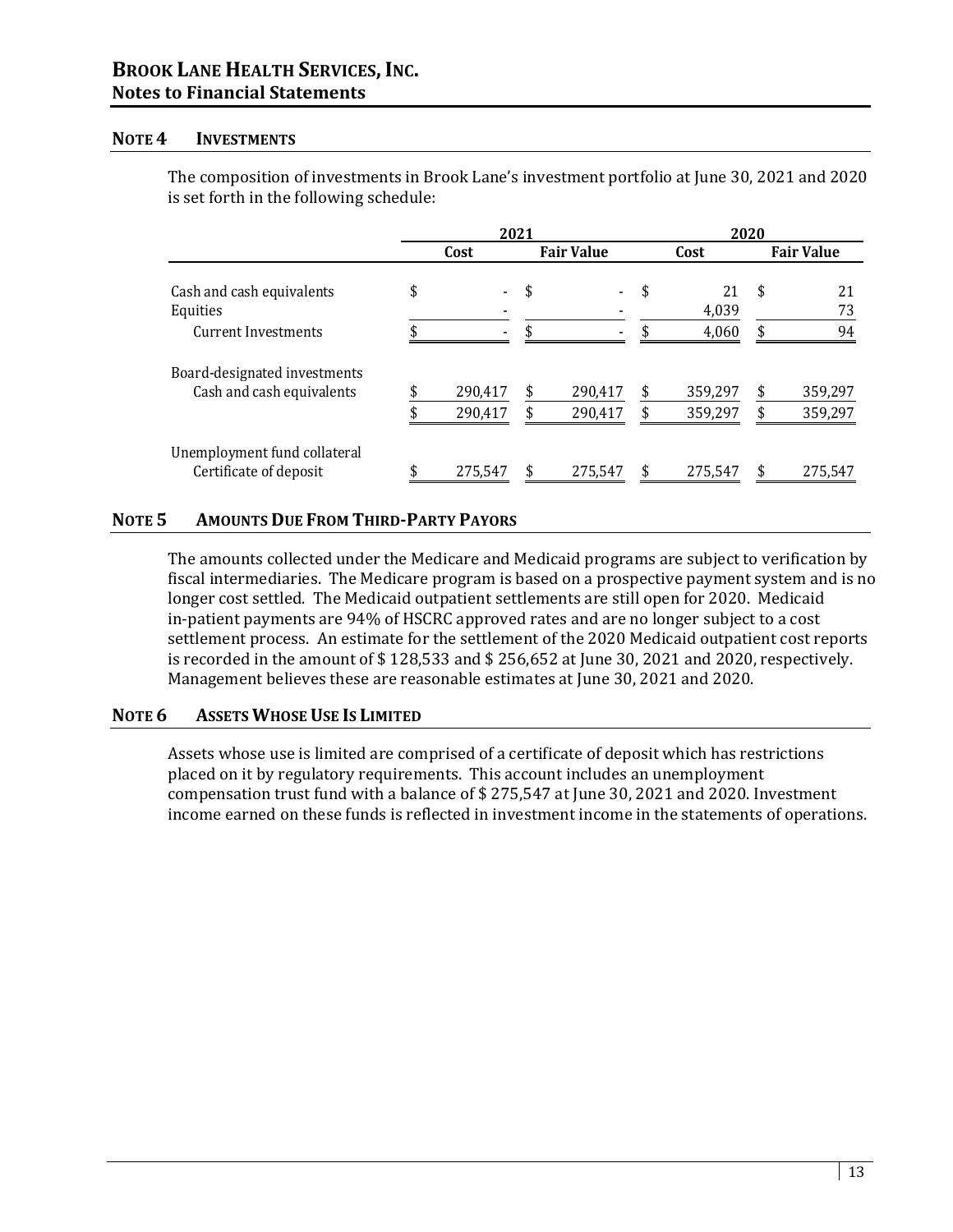#### **NOTE 7 LONG‐TERM DEBT**

Long-term debt as of June 30 consists of the following:

|                                                                        | 2021                    | 2020 |                         |  |  |
|------------------------------------------------------------------------|-------------------------|------|-------------------------|--|--|
| Town of Smithsburg, Economic Development<br>Revenue Bond (Series 2002) | \$<br>846,773           | \$   | 1,209,602               |  |  |
| Town of Smithsburg, Economic Development<br>Revenue Bond (Series 2013) | 3,331,332               |      | 3,541,703               |  |  |
| Truist Bank Note                                                       | 529,093                 |      | 653,281                 |  |  |
| Total long-term debt                                                   | 4,707,198               |      | 5,404,586               |  |  |
| Less net debt issuance cost<br>Less current portion                    | (75, 708)<br>(709, 528) |      | (86, 796)<br>(676, 807) |  |  |
| Long-term portion                                                      | 3,921,962               |      | 4,640,983               |  |  |

On August 1, 2002, Brook Lane issued \$ 5,500,000 Town of Smithsburg, Economic Development Revenue Bond, Series of 2002 (Series of 2002). The bond issue was used to refinance the outstanding principal balance of the Washington County Economic Development Revenue Bonds, Series 1991, and finance the construction of two, two-story hospital wings totaling approximately 30,000 square feet and to renovate approximately 3,900 square feet of the facility. This Series of 2002 will mature on August 1, 2023. The interest rate on the bond issue is based on 92% of the prime rate and will be adjusted on various anniversary dates. The interest rate was 4.60% at June 30, 2021 and 2020. This obligation is secured by a first lien on all property and rents and profits hereunder. The Series of 2002 bonds also have several covenants that Brook Lane must comply with, such as maintaining minimum debt service coverage and tangible net worth ratios. The bonds may be prepaid without penalty.

On December 20, 2013, Brook Lane issued \$ 4,600,000 Town of Smithsburg, Economic Development Revenue Bond, Series of 2013 (Series of 2013). The bond issue was used to finance the construction and furnishing of a 14-bed addition and physician offices totaling approximately 24,000 square feet at Brook Lane's existing hospital facility, constructing a wastewater treatment facility to serve the Brook Lane campus and building out, furnishing and equipping approximately 7,700 square feet of office space leased in Frederick County Maryland. The 2013 bonds mature on December 15, 2033. The interest rate on the bond is 67% of the one-month London Interbank Offered Rate (LIBOR) plus 2.01%. This variable rate was 2.11% and 2.14% at June 30, 2021 and 2020, respectively. The interest rate on the bond is hedged with a swap agreement (Note 14) to create a synthetic fixed rate of 4.43%. The Series of 2013 bonds are secured by a second lien on all property and rents and profits hereunder.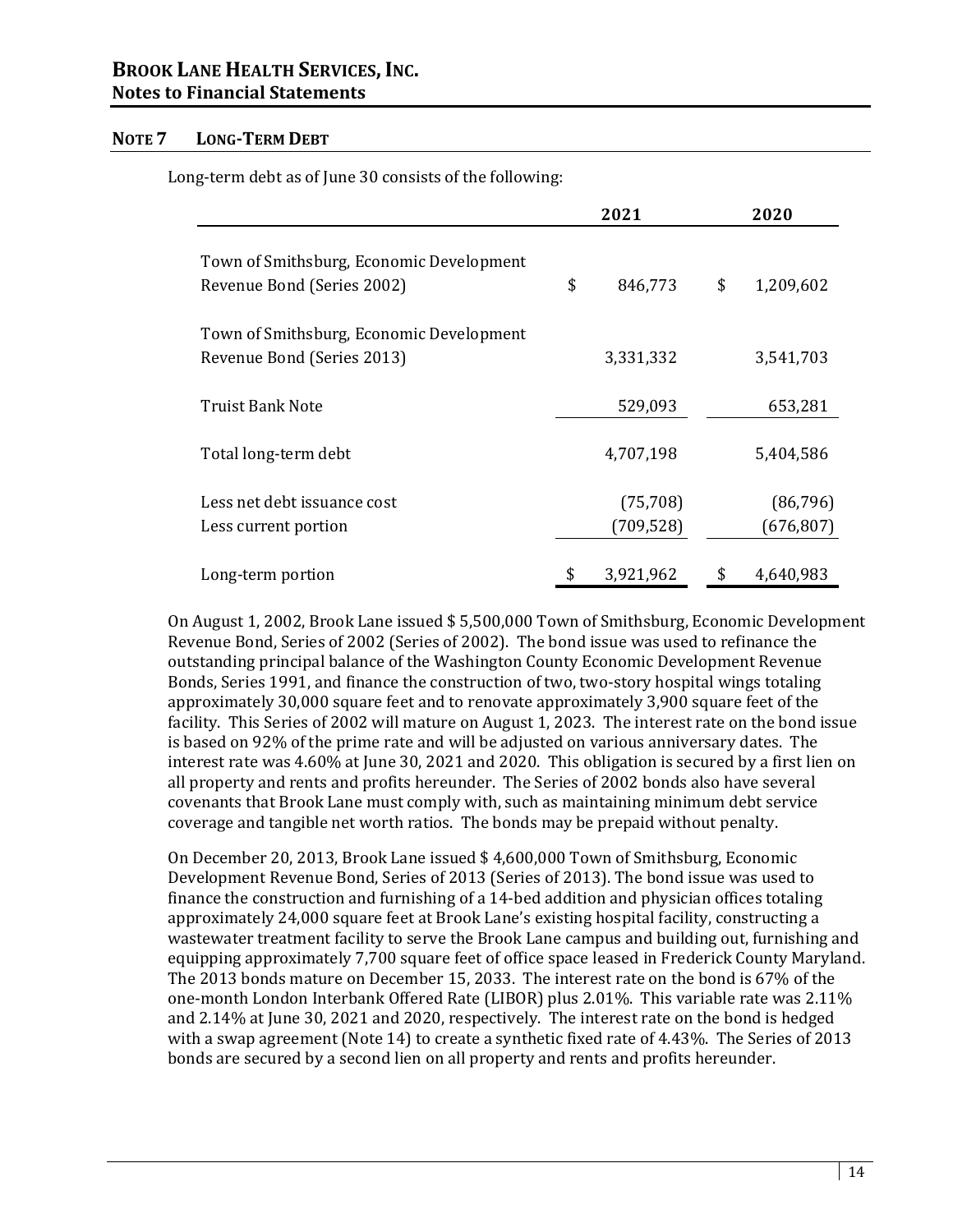#### **NOTE 7 LONG‐TERM DEBT (CONTINUED)**

The Series of 2013 bonds also have several covenants that Brook Lane must comply with, such as maintaining a minimum debt service coverage of 1.10 to 1.00 and tangible net worth greater than \$ 6,000,000. The bonds may be prepaid without penalty.

As of June 30, 2021, Brook Lane was in compliance with the debt service coverage and tangible net worth ratios.

In May 2015, Brook Lane entered into a note for \$ 1,200,000 with Truist Bank (formerly BB&T) for the purchase and implementation of an electronic health records system. The note is due May 2025 and has an initial five-year fixed rate of 4.15% followed by a subsequent five-year rate based on the five-year Federal Home Loan Bank of Pittsburgh rate plus 265 basis points. The interest rate was 3.56% and 4.15% at June 30, 2021 and 2020, respectively. This obligation is secured by a third lien on all property and rents and profits.

The aggregate future maturities of all long-term debt at June 30 are:

| 2022       | \$<br>709,528 |
|------------|---------------|
| 2023       | 742,952       |
| 2024       | 431,002       |
| 2025       | 383,075       |
| 2026       | 264,861       |
| Thereafter | 2,175,780     |
|            | 4,707,198     |

Total interest costs and amortization of debt issuance costs for the year ended June 30, 2021 and 2020 were \$ 238,314 and \$ 268,003, respectively.

#### **NOTE 8 NET PATIENT SERVICE REVENUE**

Brook Lane's routine and ancillary service revenue concentrations for the years ended June 30, 2021 and 2020 are as follows:

|                                  | <b>Net Patient Service Revenue</b> |         |  |  |
|----------------------------------|------------------------------------|---------|--|--|
|                                  | 2021                               | 2020    |  |  |
|                                  |                                    |         |  |  |
| Blue Cross Blue Shield           | 21.50%                             | 21.26%  |  |  |
| Medicare                         | 9.08%                              | 10.59%  |  |  |
| Commercial Insurance             | 9.48%                              | 6.61%   |  |  |
| Health Maintenance Organizations | 10.55%                             | 8.72%   |  |  |
| <b>Medical Assistance</b>        | 45.15%                             | 47.44%  |  |  |
| Self-Pay and Other               | 4.24%                              | 5.38%   |  |  |
|                                  | 100.00%                            | 100.00% |  |  |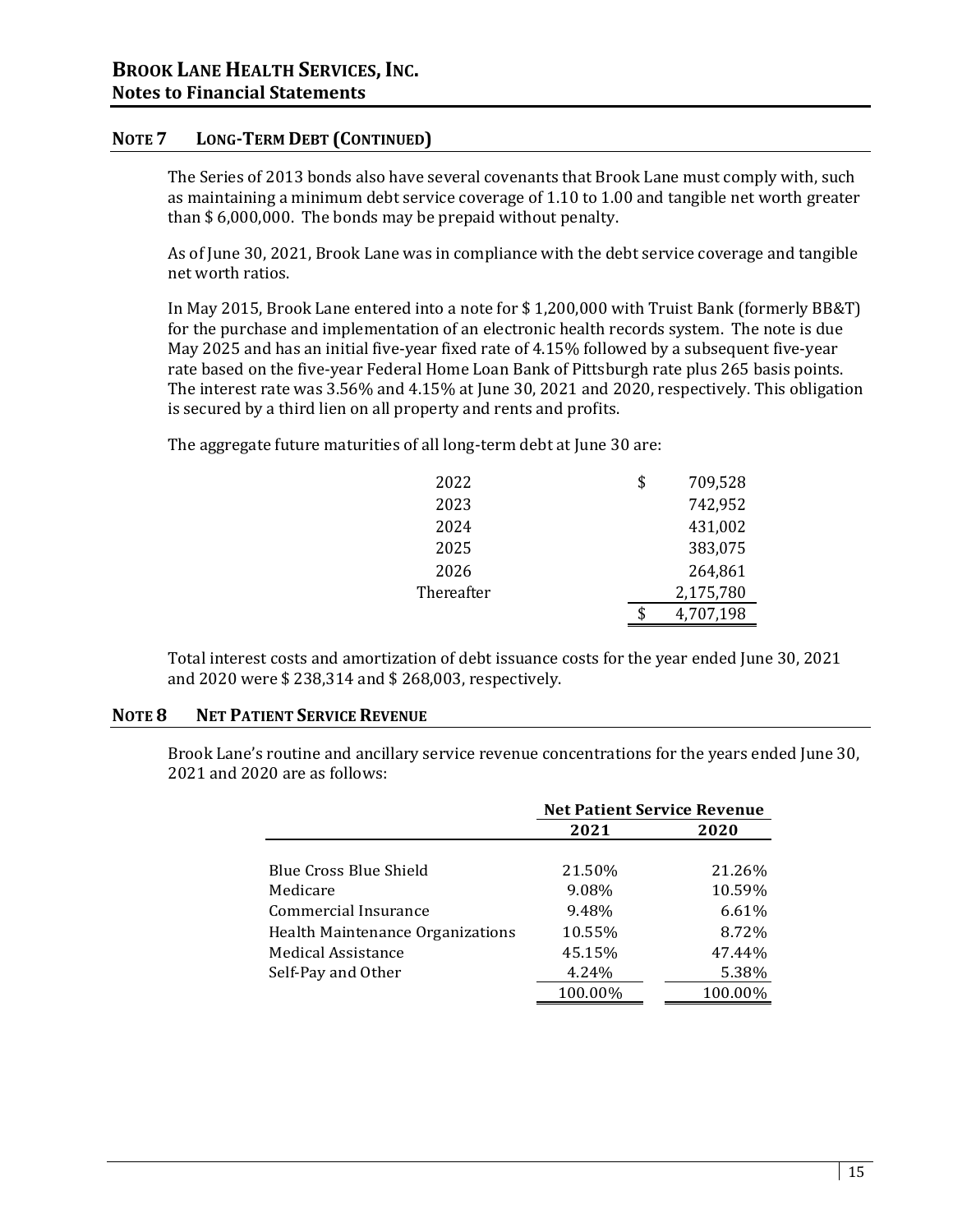#### **NOTE 8 NET PATIENT SERVICE REVENUE (CONTINUED)**

Brook Lane's major payor sources are Blue Cross Blue Shield, Medicare, commercial insurance, health maintenance organizations, Medicaid, and self-pay individuals. Net patient service revenue, net of contractual and charity care allowance provided (but before the provision for bad debts), recognized in the statement of operations for the years ended June 30, 2021 and 2020 from these major payor sources is as follows:

|                    |           |                  | 2021                 |            |               |                 |
|--------------------|-----------|------------------|----------------------|------------|---------------|-----------------|
|                    |           |                  | <b>Health</b>        |            |               |                 |
| <b>Blue Cross</b>  |           | Commercial       | Maintenance          | Medical    | Self-Pav      |                 |
| <b>Blue Shield</b> | Medicare  | <b>Insurance</b> | <b>Organizations</b> | Assistance | and Other     | Total           |
| 4.966.404          | 2,098,888 | 2,190,672        | 2.437.774            | 10,430,725 | 979.304<br>\$ | 23,103,766<br>S |
|                    |           |                  | 2020                 |            |               |                 |
|                    |           |                  | Health               |            |               |                 |
| <b>Blue Cross</b>  |           | Commercial       | Maintenance          | Medical    | Self-Pay      |                 |
| <b>Blue Shield</b> | Medicare  | <b>Insurance</b> | <b>Organizations</b> | Assistance | and Other     | Total           |
| 4,482,307          | 2,232,352 | 1,394,700        | 1,838,286            | 10,003,237 | 1,134,040     | 21,084,922      |

The change in the allowance for doubtful accounts for 2021 and 2020 is as follows:

|                                            | 2021 |           |     | 2020      |  |  |
|--------------------------------------------|------|-----------|-----|-----------|--|--|
| Allowance for doubtful accounts at July 1  | \$   | 602,642   | -\$ | 589,318   |  |  |
| Provision for bad debts                    |      | 563,180   |     | 761,666   |  |  |
| Write off of bad debts                     |      | (496,621) |     | (748,342) |  |  |
| Allowance for doubtful accounts at June 30 |      | 669,201   |     | 602,642   |  |  |

#### **NOTE 9 EMPLOYEE BENEFIT PLANS**

Brook Lane has a 401(k) defined contribution plan that covers all employees who have attained the age of 21. Employees are eligible for matching contributions after completion of one year of service. An employee may contribute up to 100% of salary on a before-tax basis up to the elective deferral limit for the respective year. The plan includes a 100% match up to 3% of compensation and then 50% deferral between 3% and 5% of compensation up to \$ 100,000. Brook Lane may also make other discretionary contributions, but these do not apply to elective deferrals exceeding 6% of compensation. All employee contributions and earnings are vested 100% immediately, as are Brook Lane's matching contributions. All discretionary employer contributions become 100% vested after three years of service.

Contribution expense of \$ 340,620 and \$ 330,998 was incurred by Brook Lane related to the 401(k) plan during the years ended June 30, 2021 and 2020, respectively.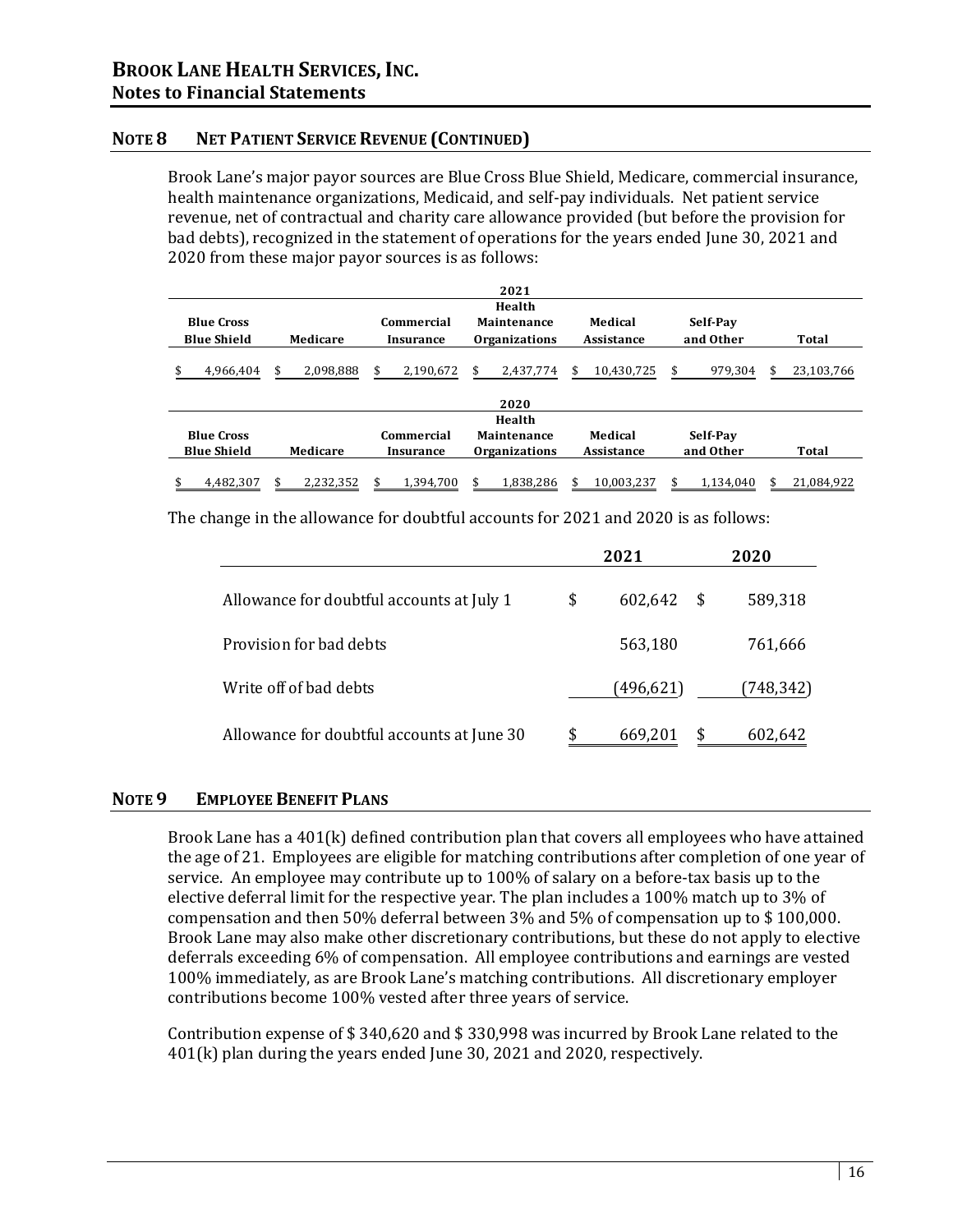#### **NOTE 10 LEASES**

Brook Lane has entered into lease agreements for the rental of equipment. Rentals paid under operating leases for the years ended June 30, 2021 and 2020 were \$ 136,206 and \$ 135,596, respectively.

#### **NOTE 11 FUNCTIONAL EXPENSES**

Brook Lane provides general psychiatric and school services to residents within its geographic service area. Expenses are allocated between program and management and general based on cost centers that are attributable to program and administrative costs. Expenses by functional category related to providing these services are as follows:

|                            | 2021             |                   |    |              |
|----------------------------|------------------|-------------------|----|--------------|
|                            |                  | <b>Management</b> |    |              |
|                            | Program          | and General       |    | <b>Total</b> |
| Salaries and wages         | \$<br>10,169,588 | \$<br>2,849,786   | \$ | 13,019,374   |
| Employee benefits          | 2,203,046        | 617,351           |    | 2,820,397    |
| Supplies                   | 1,540,382        | 94,064            |    | 1,634,446    |
| Contractual services       | 884,761          | 474,557           |    | 1,359,318    |
| Facility expense           | 679,437          | 397,880           |    | 1,077,317    |
| Depreciation               | 1,198,172        |                   |    | 1,198,172    |
| Interest                   | 227,226          | 11,088            |    | 238,314      |
| General and administrative | 135,310          | 581,258           |    | 716,568      |
| <b>Total</b>               | 17,037,922       | \$<br>5,025,984   |    | 22,063,906   |
|                            | 2020             |                   |    |              |
|                            |                  | <b>Management</b> |    |              |
|                            | Program          | and General       |    | <b>Total</b> |
| Salaries and wages         | \$<br>9,518,516  | \$<br>2,943,899   | \$ | 12,462,415   |
| Employee benefits          | 2,412,180        | 746,042           |    | 3,158,222    |
| Supplies                   | 1,346,072        | 42,696            |    | 1,388,768    |
| Contractual services       | 1,292,467        | 398,613           |    | 1,691,080    |
| Facility expense           | 702,502          | 340,530           |    | 1,043,032    |
| Depreciation               | 1,140,214        |                   |    | 1,140,214    |
| Interest                   | 256,915          | 11,088            |    | 268,003      |
| General and administrative | 160,920          | 377,000           |    | 537,920      |
| <b>Total</b>               | 16,829,786       | \$<br>4,859,868   | S  | 21,689,654   |

#### **NOTE 12 MARYLAND HEALTH SERVICES COST REVIEW COMMISSION**

Brook Lane's charges are subject to review and approval by the Maryland Health Services Cost Review Commission. Management has filed the required forms with the Commission and believes Brook Lane to be in compliance with Commission requirements.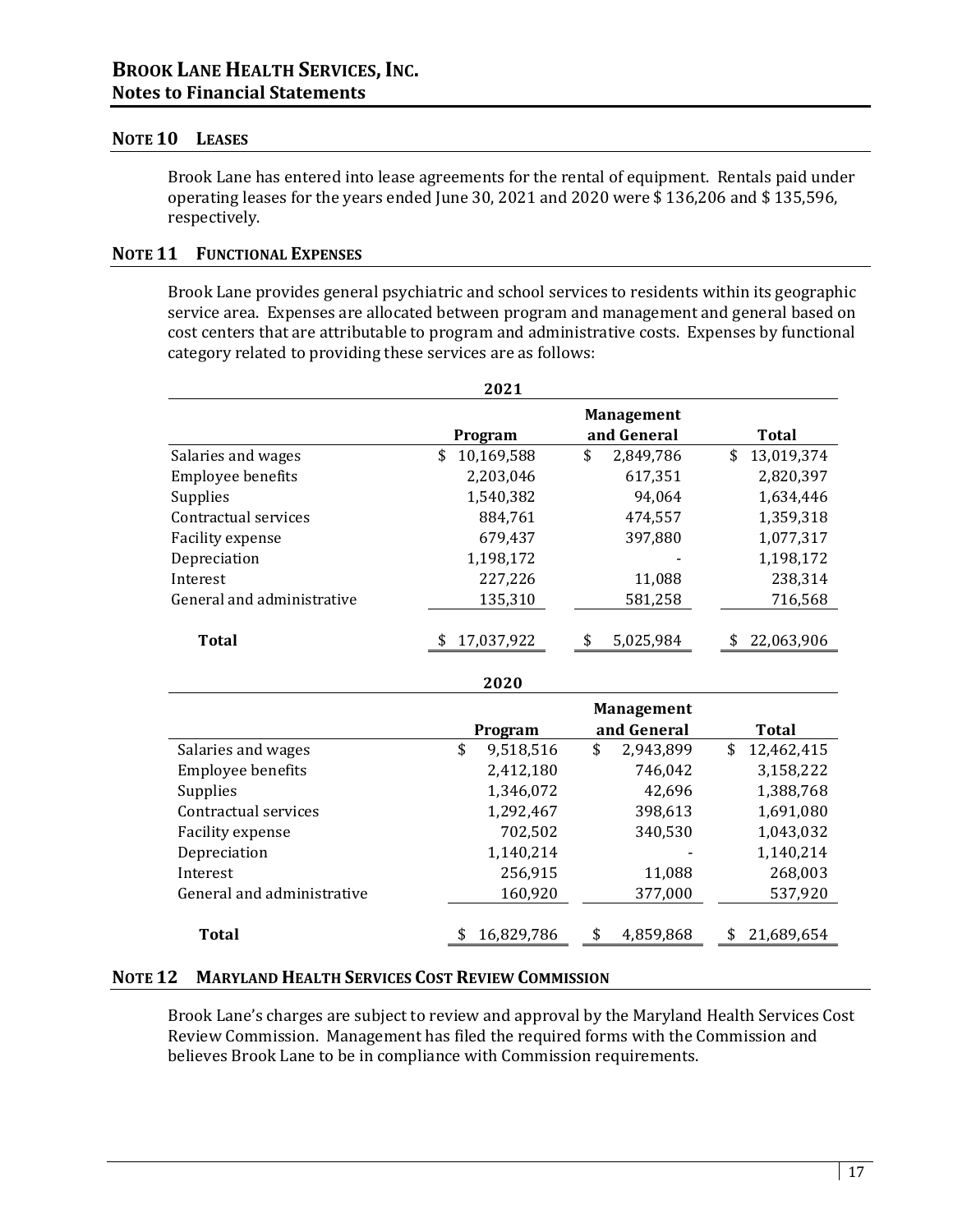#### **NOTE 13 MALPRACTICE INSURANCE COVERAGE**

Brook Lane is insured for malpractice under a claims-made policy. This type of policy covers only malpractice claims covered by the policy which are reported to the insurance carrier during the policy term. If this policy were discontinued, it would be Brook Lane's intention to obtain tail coverage. Based on management's evaluation of malpractice claims, an allowance for incurred but not reported claims is considered immaterial and not necessary.

#### **NOTE 14 INTEREST RATE SWAP AGREEMENT**

Brook Lane is exposed to the impact of interest rate changes on its variable rate debt, Town of Smithsburg, Economic Development Revenue Bond, Series of 2013 (Note 7). In order to manage the impact of interest rate changes on the Series of 2013, Brook Lane entered into a swap agreement with Truist Bank on December 4, 2013 for a notional amount of \$ 4,600,000, effective on December 20, 2013, with a termination date of December 15, 2033. Brook Lane's intention is to pay a synthetic fixed interest rate of 4.43% and receive a floating rate of 67% of monthly LIBOR plus 2.01% on the Series of 2013.

The fair value of the interest rate swap liability at June 30, 2021 and 2020 was \$ 373,300 and \$ 555,163, respectively, and is included in other liabilities on the balance sheets. The change in the value of the interest rate swap agreement of \$ 181,863 and \$ (220,980) for the years ended June 30, 2021 and 2020, respectively, is presented after the excess of revenues, gains, and other support over expenses in the statements of operations.

#### **NOTE 15 NET ASSETS WITH DONOR RESTRICTIONS**

At June 30, 2021 and 2020, net assets with donor restrictions consist of funds solicited for the construction of the hospital addition and purchase of designated equipment, furnishings, and supplies as follows:

|                                                                                     | 2021          |   | 2020    |
|-------------------------------------------------------------------------------------|---------------|---|---------|
| Subject to expenditure for specified purpose:<br>Building projects                  | \$<br>290,417 |   | 359,297 |
| Net assets released from donor restrictions<br>by incurring expenses satisfying the |               |   |         |
| restricted purpose by donors are as follows:<br>Building projects                   | \$<br>82.455  | S |         |
| Collection/write-off of pledges receivable                                          |               |   | 3,750   |
|                                                                                     | 82,455        |   | 3,750   |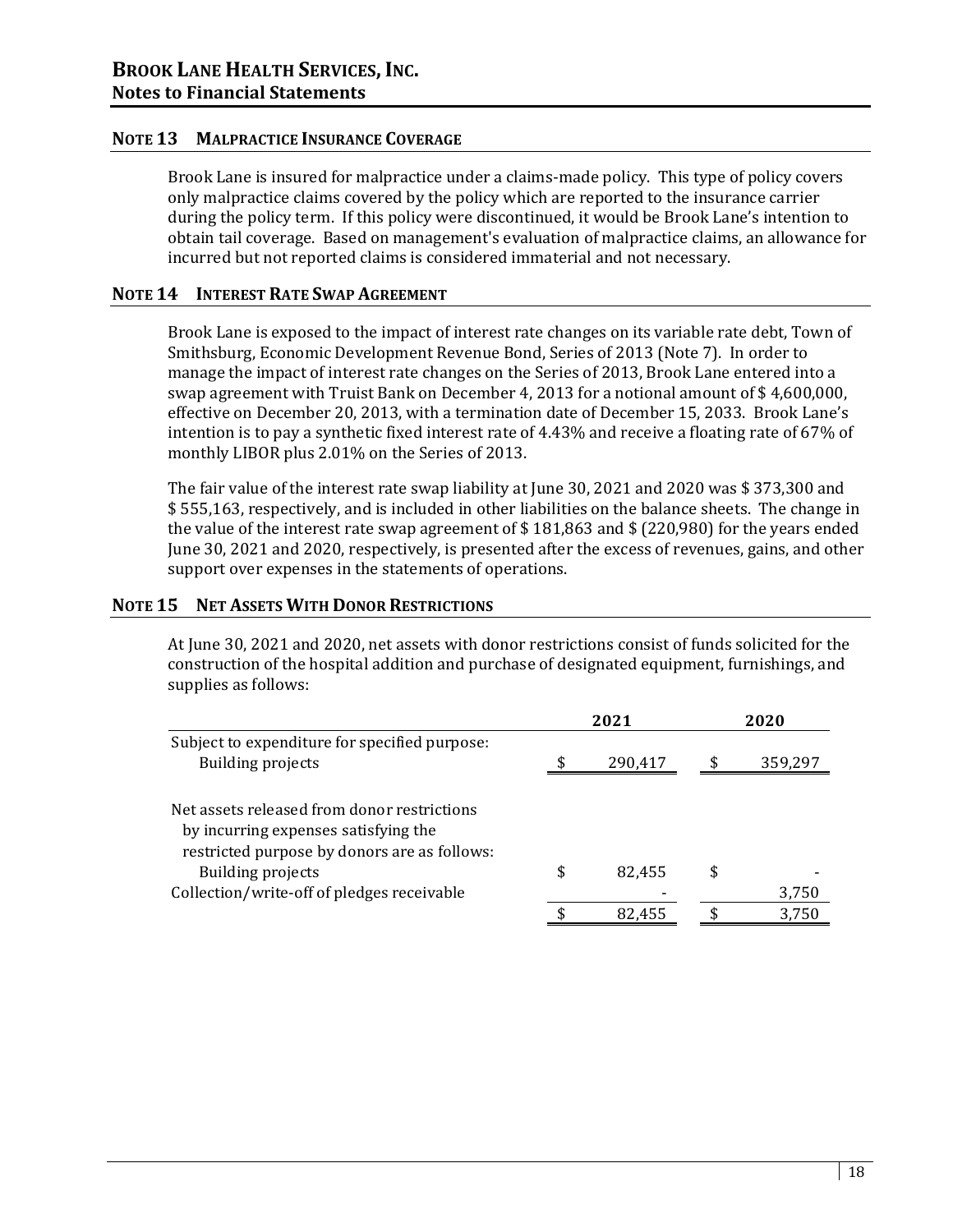#### **NOTE 16 FAIR VALUE MEASUREMENTS**

The framework for measuring fair value provides a fair value hierarchy that prioritizes the inputs to valuation techniques used to measure fair value. The hierarchy gives the highest priority to unadjusted quoted prices in active markets for identical assets or liabilities (level 1) and the lowest priority to unobservable inputs (level 3). Valuation techniques maximize the use of relevant observable inputs and minimize the use of unobservable inputs.

The three levels of the fair value hierarchy are described as follows:

- **Level 1:** Inputs to the valuation methodology are quoted prices available in active markets for identical assets or liabilities that the Organization can access at the measurement date.
- **Level 2:** Inputs other than quoted prices included within Level 1 that are observable for the asset or liability, either directly or indirectly, such as:
	- Quoted prices for similar assets or liabilities in active markets;
	- Quoted prices for identical or similar assets or liabilities in inactive markets;
	- Inputs other than quoted prices that are observable for the asset or liability;
	- Inputs that are derived principally from or corroborated by observable market data by correlation or other means.

**Level 3:** Inputs that are unobservable inputs for the asset or liability.

Following a description of the valuation methodologies used for instruments measured on a recurring basis at estimated fair value, as well as the general classification of such instruments pursuant to the valuation hierarchy:

**Money Market funds:** Based on the daily closing price as reported by the fund based on the daily net asset value (NAV).

**Domestic common stocks**: Based on quoted prices in an active market.

**Certificates of deposit**: Based on quoted prices for similar assets.

**Interest rate swap agreement**: The fair value is estimated by a third-party using inputs that are observable or that can be corroborated by observable market data for similar agreements.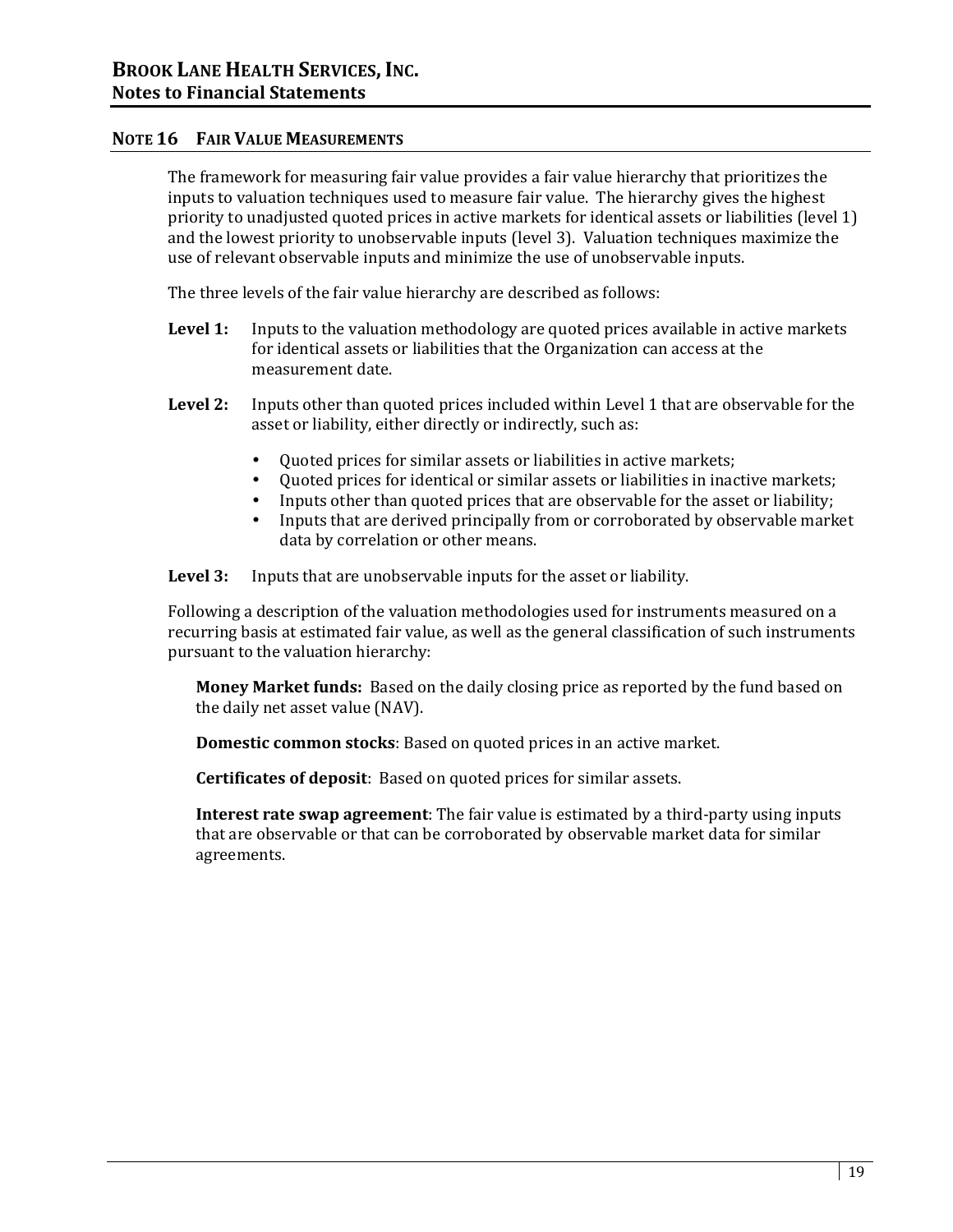#### **NOTE 16 FAIR VALUE MEASUREMENTS (CONTINUED)**

|                                                                         | <b>Fair Value</b>   | <b>Ouoted Prices in</b><br><b>Active Markets</b><br>for Identical<br>Assets (Level 1) | <b>Significant Other</b><br>Observable<br>Inputs (Level 2) | Significant<br>Unobservable<br>Inputs (Level 3) |  |
|-------------------------------------------------------------------------|---------------------|---------------------------------------------------------------------------------------|------------------------------------------------------------|-------------------------------------------------|--|
| At June 30, 2021                                                        |                     |                                                                                       |                                                            |                                                 |  |
| <b>Financial Assets</b><br>Certificate of deposit                       | \$<br>275,547       | \$                                                                                    | 275,547                                                    | \$                                              |  |
| <b>TOTAL ASSETS AT FAIR VALUE</b>                                       | 275,547             | \$                                                                                    | 275,547                                                    | \$                                              |  |
| <b>Financial Liabilities</b>                                            |                     |                                                                                       |                                                            |                                                 |  |
| Interest rate swap agreement                                            | 373,300             | \$                                                                                    | 373,300                                                    | \$                                              |  |
|                                                                         |                     | <b>Ouoted Prices in</b>                                                               |                                                            |                                                 |  |
|                                                                         | <b>Fair Value</b>   | <b>Active Markets</b> Significant Other<br>for Identical                              | <b>Observable</b>                                          | Significant<br>Unobservable                     |  |
| At June 30, 2020                                                        |                     | Assets (Level 1) Inputs (Level 2)                                                     |                                                            | Inputs (Level 3)                                |  |
| <b>Financial Assets</b><br>Money market funds<br>Certificate of deposit | \$<br>21<br>275,547 | \$                                                                                    | \$<br>21<br>275,547                                        | \$                                              |  |
| Domestic common stocks:<br>Energy                                       | 73                  | 73                                                                                    |                                                            |                                                 |  |
| <b>TOTAL ASSETS AT FAIR VALUE</b>                                       | \$<br>275,641       | 73<br>\$                                                                              | \$<br>275,568                                              | \$                                              |  |
| <b>Financial Liabilities</b><br>Interest rate swap agreement            | 555,163             | \$                                                                                    | 555,163                                                    | \$                                              |  |

#### **NOTE 17 RELATED PARTIES**

During the years ended June 30, 2021 and 2020, Brook Lane Health Services, Inc. charged Brook Lane Behavioral Health Services, Inc. a management fee of \$134,998 and \$130,002, respectively. During the year ended June 30, 2021 and 2020, Brook Lane Health Services, Inc. charged Brook Lane Behavioral Services, Inc. for contracted capital costs of \$ 200,572 and \$ 191,118, respectively. These are included in other income in the statements of operations.

Brook Lane Health Services, Inc. had a payable amount of \$ 1,324,966 and a receivable amount of \$ 459,042 from Brook Lane Behavioral Services, Inc. as of June 30, 2021 and 2020, respectively, that is recorded as amounts due to and due from affiliates in the balance sheets.